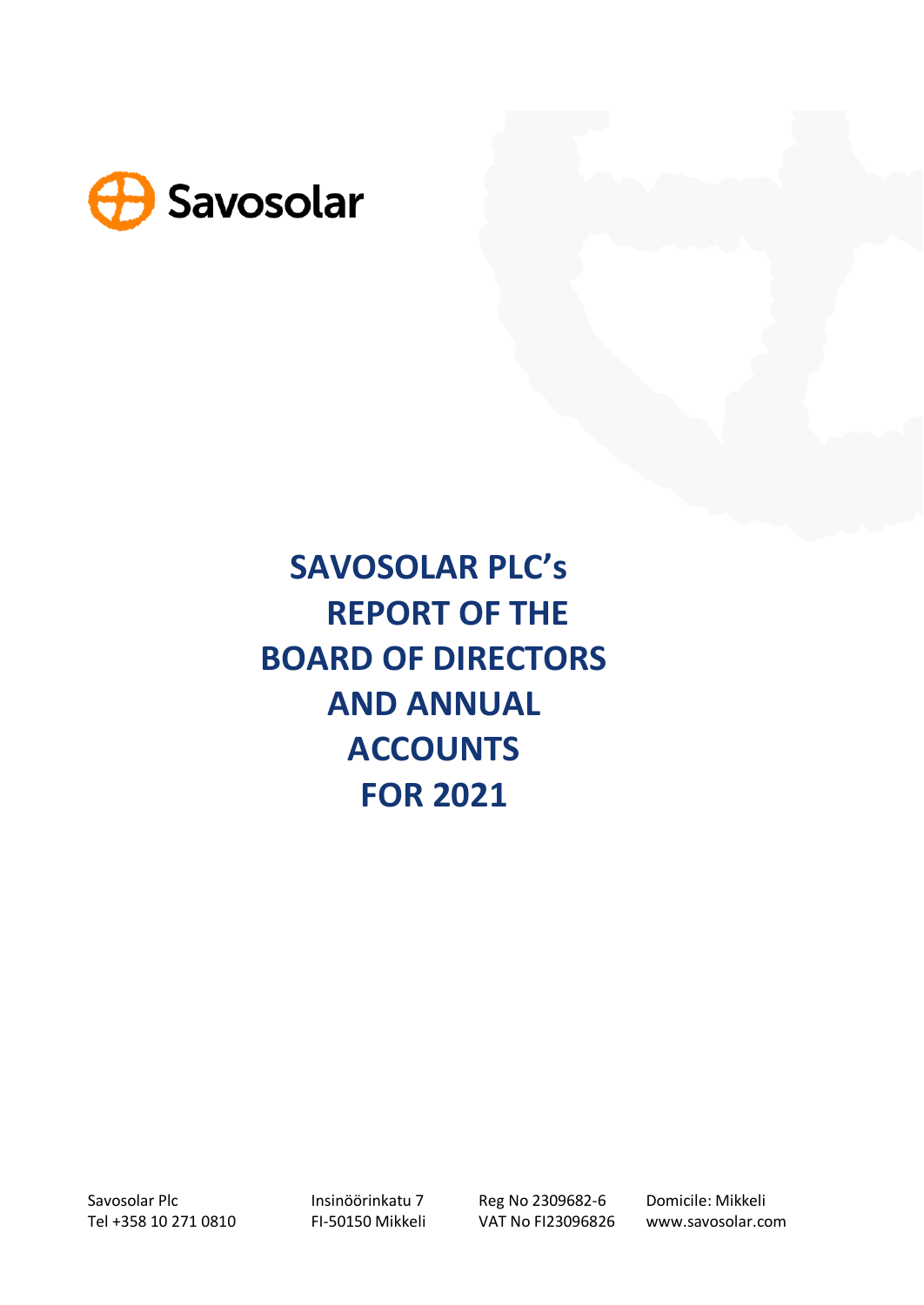# **B** Savosolar

# CONTENT

| CEO's Review                     | 3  |
|----------------------------------|----|
| Report of the Board of Directors | 4  |
| <b>Financial Statements</b>      |    |
| Income statement                 | 14 |
| <b>Balance sheet</b>             | 15 |
| Cash flow statement              | 17 |
| <b>Notes</b>                     | 18 |
| Signature                        | 26 |
| Auditor's report                 | 27 |

This document is an unofficial translation of the original Finnish document.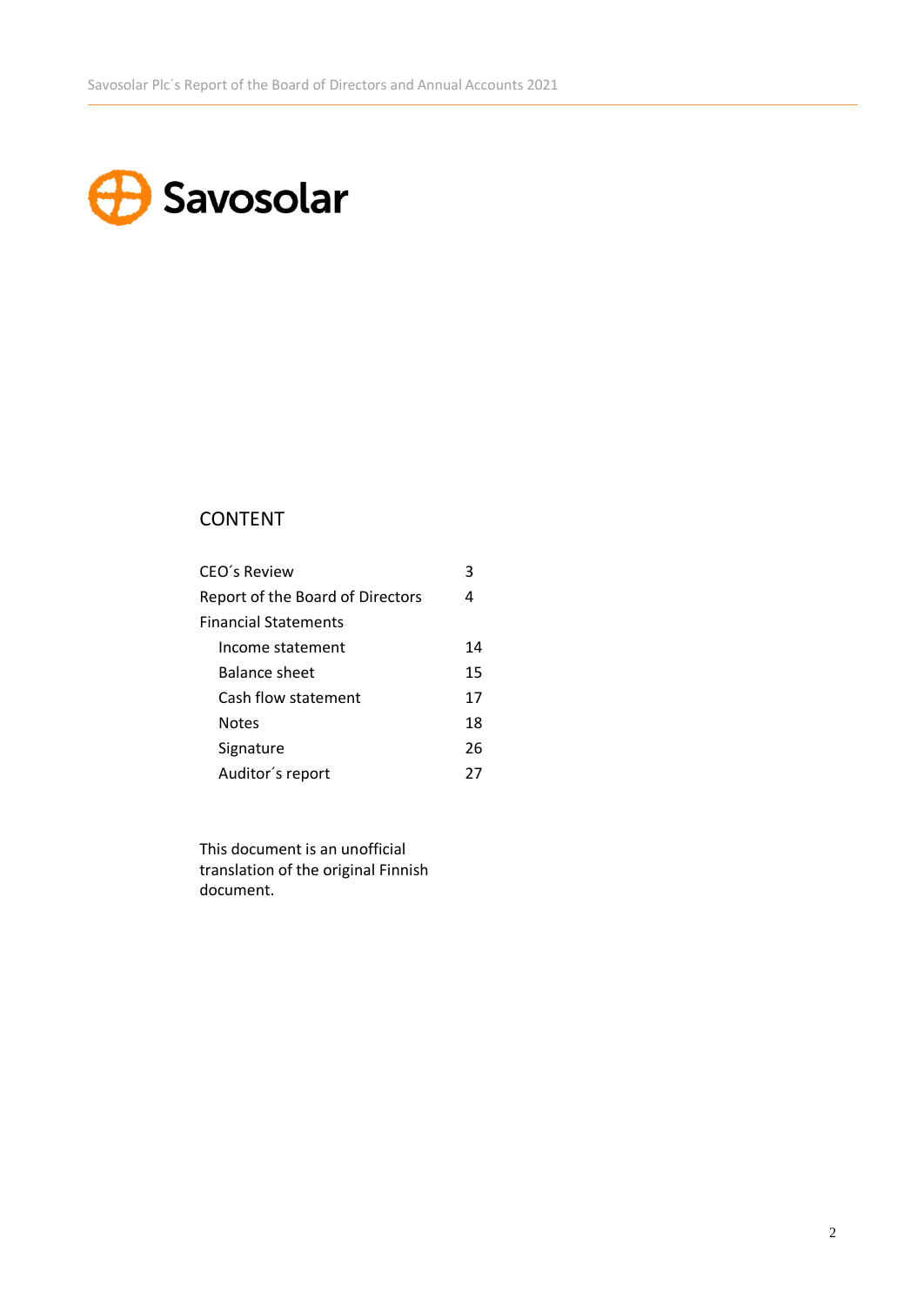

# **CEO´s Review**

In recent weeks we have all certainly had on top of our thoughts the war in Ukraine, which has shocked us all. Human emergency and need for support are now enormous in Ukraine. I hope that the hostilities will end as soon as possible

and that we can return to peaceful coexistence in Europe. In any case, the war will have a major impact throughout Europe, including on the energy sector where also Savosolar operates.

During the year, Savosolar delivered more than 25,000 square meters of solar thermal systems, which is more than half of all the industrial-scale solar thermal systems delivered in Europe in 2021. At the same time, we negotiated several new projects on which customers have not yet made their decisions.

This illustrates well the turbulence in the energy sector throughout 2021. Interest towards solar heat has grown and is expected to continue to grow, and there are more projects customers have at planning stage than ever before. In Europe, however, decision-making has been delayed by uncertainty about the country-specific schedules for EU Green Deal funding, in addition to which exceptionally high increases in material and transport costs have delayed customers' investment decisions.

Our revenue and result for 2021 fell clearly short of our expectations and the previous year. Our fullyear revenue was EUR 2.5 million, which is about half of the previous year's revenue. The operating profit was EUR -4.6 million, down from the EUR -3.9 million in the previous year. Our balance sheet and financial position at the end of the financial year were strong. And as we continued to develop our internal processes during the year, we are now fully prepared to meet the growing demand.

In March 2022, after the reporting period, we signed a delivery contract with Newheat SAS for a solar thermal field approximately 15.000 m<sup>2</sup> in size in Verdun France. The value of the contract is ca. EUR 3.0 million. When in operation the system will provide heat to Lactalis Group'sfactory producing whey powder, being the largest solar heating system in France for project industrial process heat. This is our fourth project with Newheat. It is also itself a major milestone in the growth of solar heat for industrial processes, and also a landmark in the growing use of solar heat in industrial processes replacing gas and other fossil fuels.

Year 2021 was unfortunately a gap year in the solar thermal market due to delays in decision-making. Today, it still looks that in 2022 market will return to growth track again, even though the war in Ukraine hasincreased the uncertainty in the energy sector in the short term, particularly. The possible impacts of the war to Savosolar are analyzed in more detail in the board report.

I would like to thank all our personnel, customers, partners and investors trusting in Savosolar and the growing significance of solar heat in the ongoing transition in the energy sector in the reduction of emissions.

Jari Varjotie CEO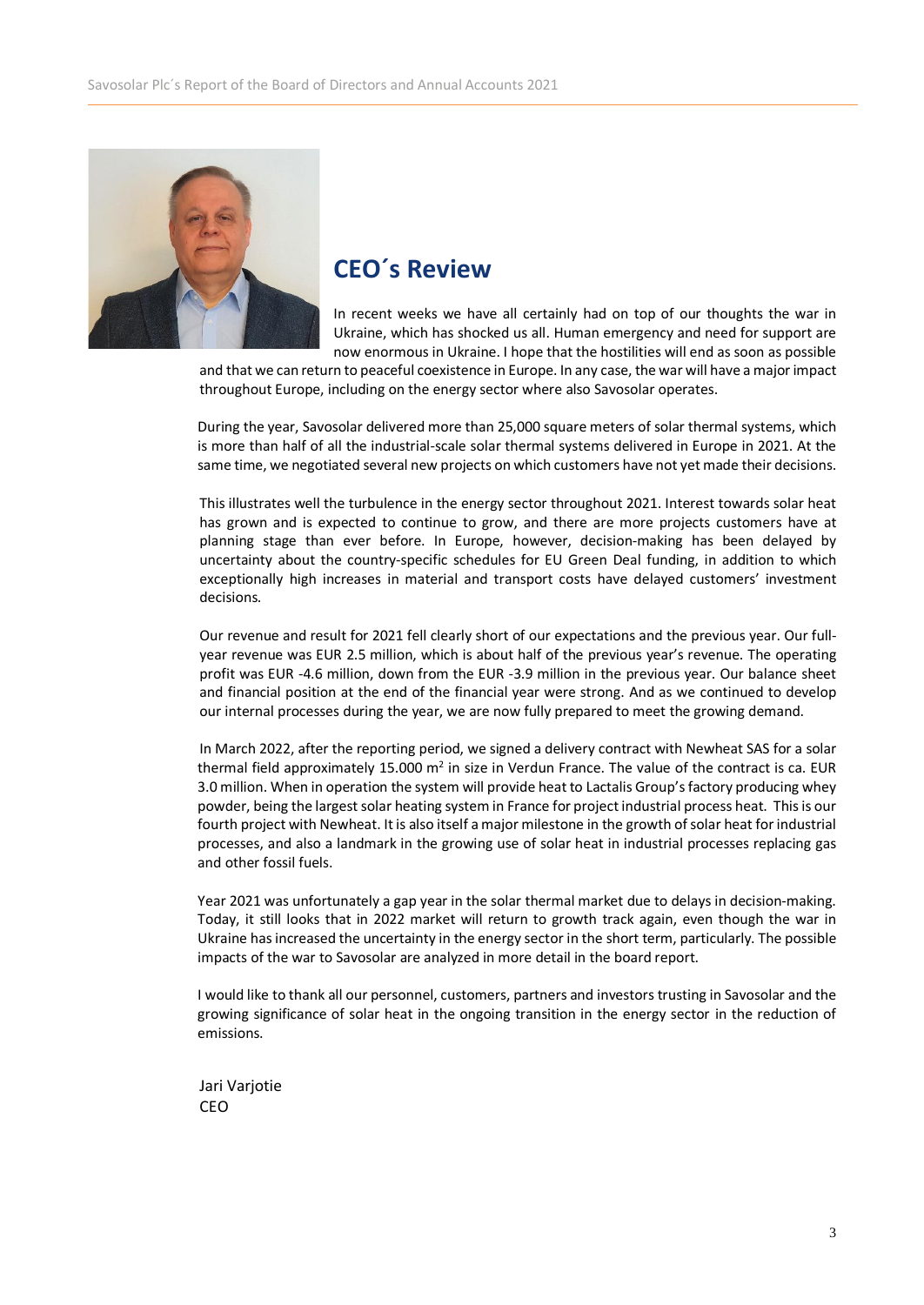# **Savosolar Plc´s Report of the Board of Directors for 2021**

Savosolar Plc is a Finnish public limited liability company listed in Nasdaq First North Growth Market Sweden and Nasdaq First North Growth Market Finland that designs and supplies large solar thermal systems for district heat producers and industry. The systems are based on Savosolar's highly efficient solar heat collectors, at the heart of which are Savosolar's proprietary optically coated direct flow absorbers. With this leading technology, Savosolar helps its customers to produce competitive clean energy on a global scale. According to the information available to the company's executive management, Savosolar's collectors are the most efficient large solar heat collectors in the word.

Savosolar's vision is to be the first-choice supplier to high performance solar installations on a global scale.

Savosolar's registered office and production plant is located in Mikkeli, Finland, in addition to which the company also has an office in Vantaa, Finland, fully owned subsidiaries in Denmark and Germany, as well as offices in France and China. In its sales activities, Savosolar also utilizes partners who are familiar with the local markets. The company has such partners in Europe, China, Latin America and Australia.

### **BUSINESS ENVIRONMENT 2021**

Solar heat is a fully emission-free source of energy that is utilised in district heating, industrial processes and, to a lesser extent, the heating of domestic water.

The demand for renewable energy, and for genuinely clean, emission-free energy, continues its strong growth when the actions to curb climate change increase. There are more projects customers have at planning stage than ever before. In Europe, however, decision-making has been delayed by uncertainty about the country-specific schedules for EU Green Deal funding, in addition to which exceptionally high increases in material and transport costs have delayed customers' investment decisions.

The market for large solar thermal systems with a temperature of less than one hundred degrees has a limited number of skilled turnkey suppliers that operate globally. Savosolar is the technology and quality leader in this segment. Many industrial solar heating systems have been relatively small, but the number of large-scale systems is increasing in the temperature ranges of both above and below one hundred degrees.

Good examples of large-scale industrial heating systems are those supplied by Savosolar to France, one of which produces heat for the Lecta Group's paper mill and the other for the Boortmalt mill for the drying of malt.

### **DEVELOPMENT OF BUSINESS OPERATIONS**

The comparison figures refer to the corresponding period in 2020, unless otherwise indicated.

### **Revenue**

Revenue for the full year 2021 amounted to EUR 2.5 (5.1) million.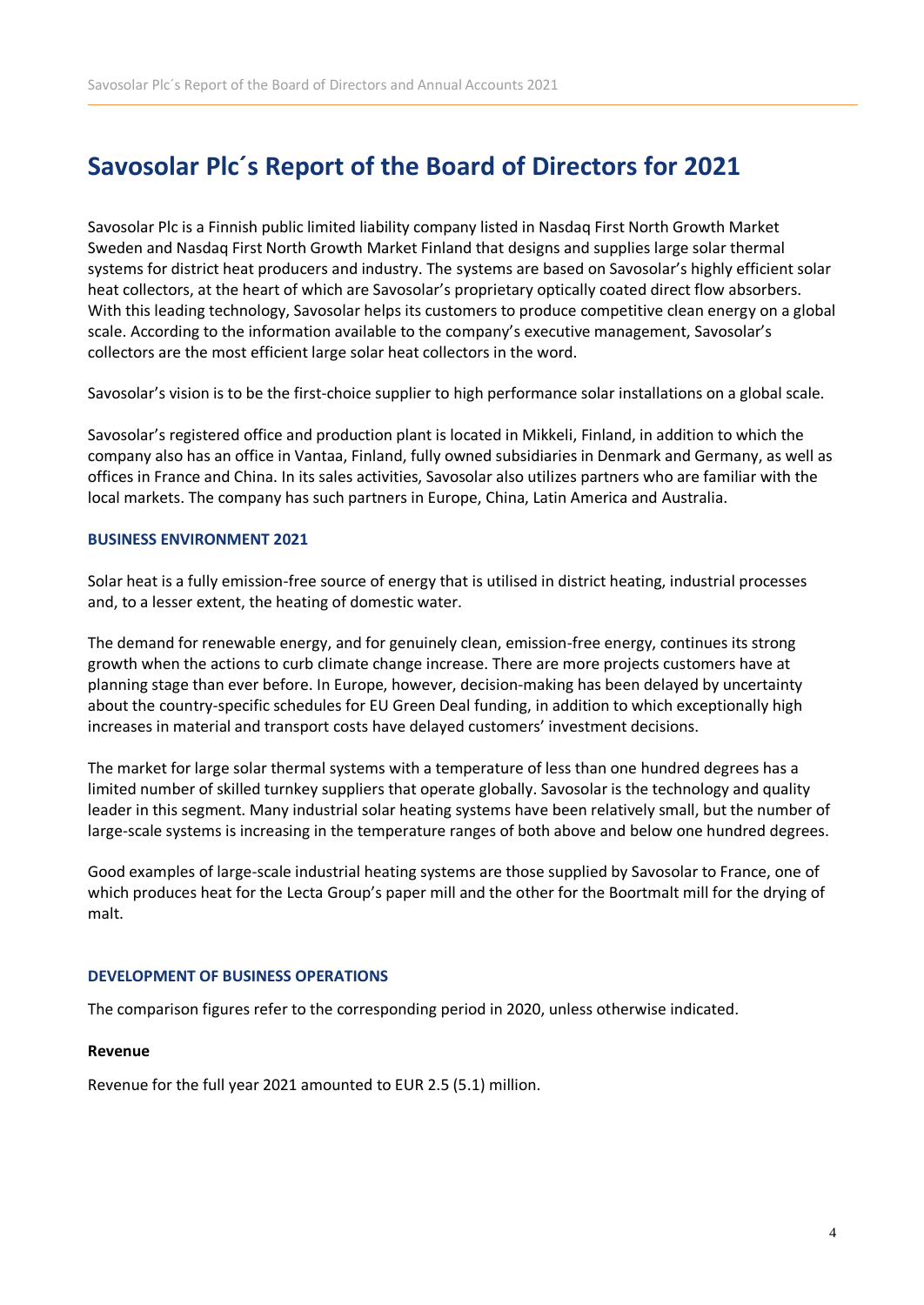### **Significant deliveries and order backlog**

The largest solar thermal system in Savosolar's financial year, and also in the company's history to date, was handed over to Kyotherm Solar in Issoudun, France, in June. The total value of the project for Savosolar was about EUR 4.0 million. The project and its handover were delayed by about one year because of the Covid-19-pandemic.

In December, Savosolar handed over a 900 m<sup>2</sup> solar district heating system in Cadaujac, France, to AbSOLAR SAS. The value of the delivery was about EUR 0.3 million.

In France, a solar district heating system was also handed over in Creutzwald to LFDE, and to newHeat SAS in Narbonne in November and in Pons in October. The value of the Narbonne delivery was about EUR 1.0 million and the size of the collector field 3,200  $m^2$ . The value of the solar thermal field installed in Pons was about EUR 0.7 million and the size of the collector field about 1,700  $m^2$ .

In May, Savosolar signed a delivery contract with Guangzhou Power Supply Bureau, Guangdong Power Grid Co., Ltd for a solar thermal heating system delivery in Guangzhou, China. The value of the delivered pilot system is approximately EUR 0.5 million. The system was delivered in December 2021 and its installation and commissioning are expected to be completed during the first quarter of 2022.

Savosolar's order backlog at the end of the financial year stood at about EUR 0.4 (2.0) million. At the end of financial year, the value of the identified active sales targets for the upcoming few years amounted to about EUR 138 (117) million, of which projects in the planning and tendering stage accounted for about EUR 15 million.

### **Costs and earnings**

Savosolar's operating result (EBIT) for 2021 amounted to EUR -4.6 (-3.9) million.

The costs related to materials and services in 2021 totalled EUR 2.4 (4.2) million. The costs related to materials and services were increased by the at times exceptionally high prices of certain materials and components during the financial year.

Personnel costs amounted to EUR 2.2 (2.2) million. Based on the co-operation negotiations conducted, Savosolar laid off 17 people on a part-time or full-time basis for a maximum of 90 days starting from the beginning of August. The company's management also reduced their remuneration for three months. The company achieved approximately EUR 0.2 million in savings through personnel arrangements and other savings measures.

Other operating expenses totalled EUR 2.1 (2.2) million.

Net financial income and expenses amounted to EUR -1.2 (-1.1) million. The majority of the financing costs, EUR 1.1 million, were related to the arrangement of a rights issue, the implementation of warrant plans, and the arrangement of a directed share issue supplementing the warrant plan.

Net result for the financial year stood at EUR -5.8 (-5.0) million. Undiluted earnings per share were EUR - 0.066 (-0.161) and diluted EUR -0.021 (-0.054).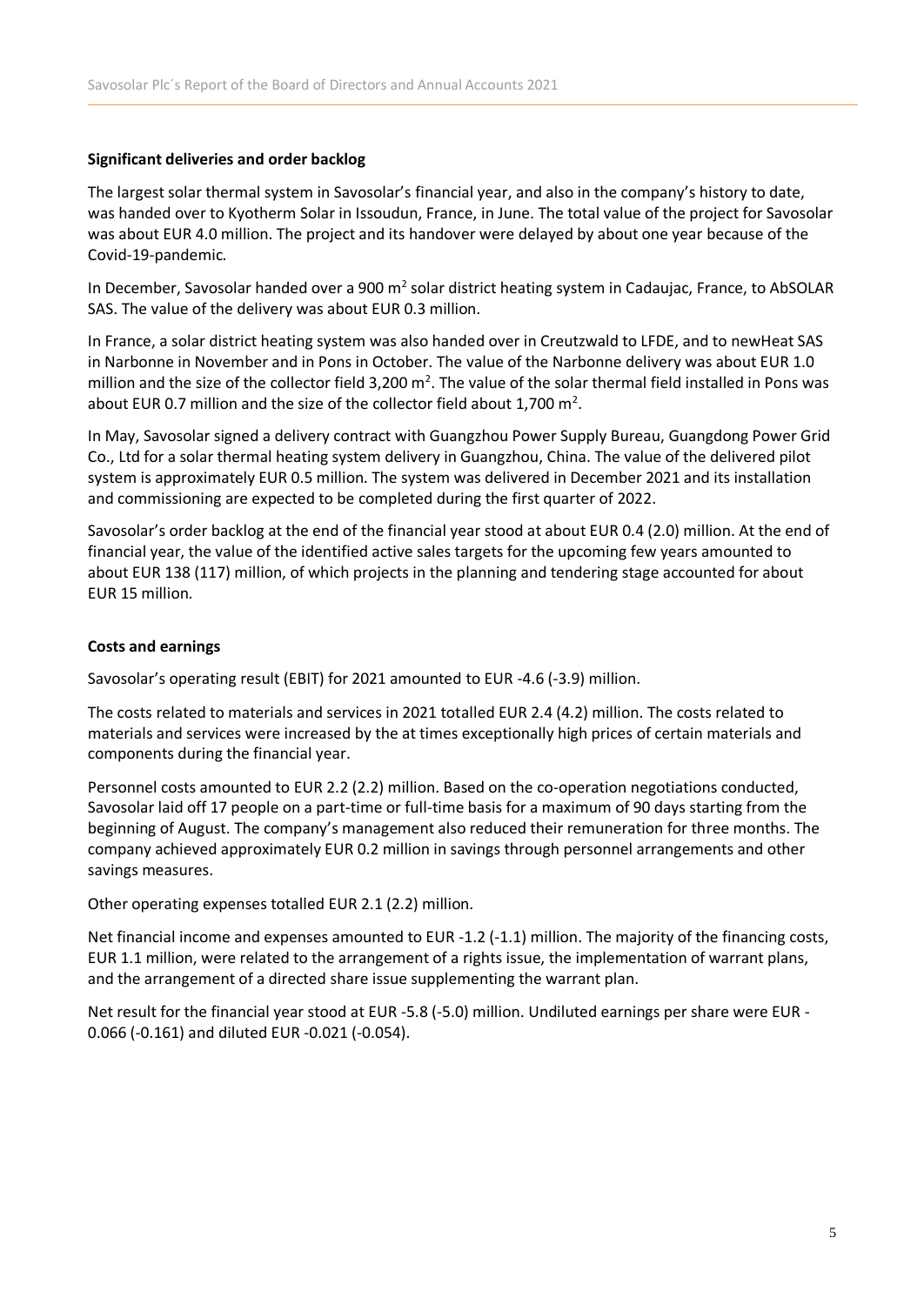| (EUR 1,000)                          | January-<br><b>December</b><br>2021 | January-<br><b>December</b><br>2020 | January-<br><b>December</b><br>2019 | January-<br><b>December</b><br>2018 |
|--------------------------------------|-------------------------------------|-------------------------------------|-------------------------------------|-------------------------------------|
| Revenue                              | 2,497                               | 5,117                               | 3,415                               | 5,428                               |
| Operating profit/loss (EBIT)         | $-4,554$                            | $-3,897$                            | $-4,999$                            | $-5,586$                            |
| Profit/loss for the period           | $-5,772$                            | $-4,977$                            | $-6,760$                            | $-6,635$                            |
| Equity ratio, *%                     | 81                                  | 71                                  | 62                                  | 45                                  |
| Earnings per share**, EUR, undiluted | $-0.066$                            | $-0.161$                            | $-0.006$                            | $-0.03$                             |
| Earnings per share** EUR, diluted    | $-0.021$                            | $-0.054$                            | $-0.003$                            | $-0.02$                             |

### **Key figures**

*\*Including Capital Loans 2018-2020.*

*\*\*The number of shares decreased during 2020 in the ratio of 100:1 as a result of the combination of shares. The earnings per share and the number of shares 2020 have been calculated assuming as if the combination of shares registered on 29 April 2020 had taken place on 31 December 2019.* 

### **Financing**

Total assets of the company as at 31 December 2021 totalled EUR 8.2 (7.0) million. Inventories stood at EUR 1.9 (1.2) million. During the year inventories of certain critical raw materials and components were deliberately increased. Cash and cash equivalents at the end of the financial year totalled EUR 4.1 (2.5) million. Current receivables totalled EUR 0.8 (1.3) million, of which trade receivables accounted for EUR 0.5 (0.7) million.

Shareholders' equity increased from EUR 4.7 to EUR 6.5 million. Subordinated loans, totalling EUR 231,000 were repaid in accordance with the repayment programme. The equity ratio was 81.0 (70.7) per cent.

Liabilities amounted to EUR 1.5 (2.1) million, of which EUR 0.1 (0.2) were non-current and EUR 1.4 (1.9) million current liabilities. Of the non-current liabilities, a business development loan from Business Finland accounted for EUR 0.1 (0.2) million. Of the current liabilities, subordinated loans accounted for EUR 0.0 (0,2) million and a business development loan from Business Finland EUR 0.1 (0.1) million. Trade payables accounted for EUR 0.6 (0.5) million of the current liabilities. Accruals and deferred income included undelivered solar heat collector's worth EUR 0.0 (0.3) million.

In September, the Savosolar agreed with Nordea Bank Plc's Finland's Start-up & Growth unit on the extension of the EUR 0.9 million bank guarantee limit for another 12-month period. The company uses the limit for guarantees required during project deliveries and warranty periods. Finnvera Plc provides the bank with a counter-guarantee of 50 per cent of the limit.

The financing position improved following the rights issue and warrant subscriptions carried out in the autumn. With the rights issue, the company raised EUR 4.5 million in new share capital after the transaction costs. The rights issue is described in section "Rights issue".

Cash flow from operations was EUR -5.7 (-4.9) million and cash flow from investments EUR -0.0 (-0.1) million. Cash flow from financing was EUR 7.3 (5.4) million, of which the share issues accounted for EUR 7.6 (6.0) million. Savosolar' cash and cash equivalents as at 31 December 2021 totalled EUR 4.1 (2.5) million.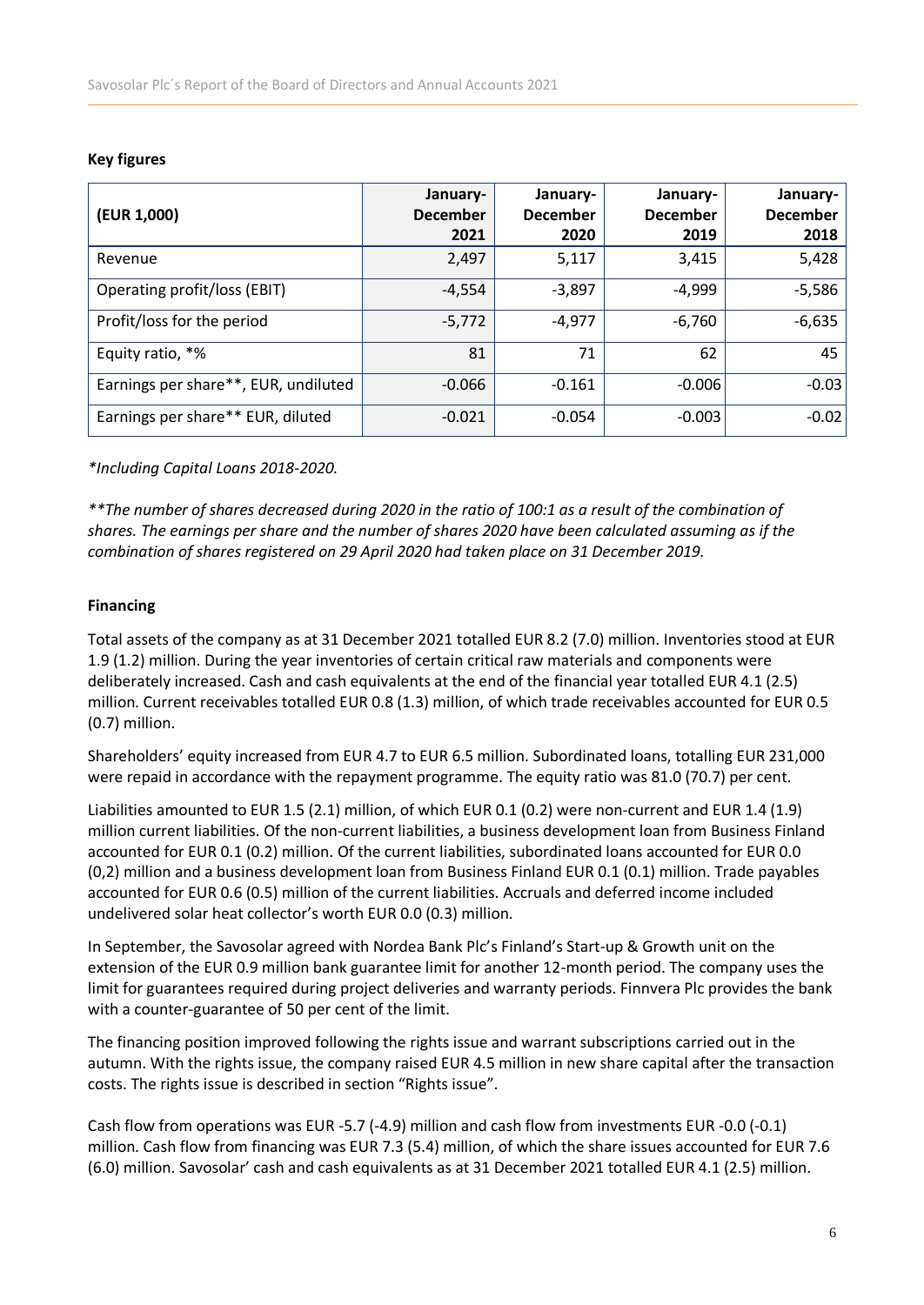### **Investments and product development**

Investments during the financial year totalled EUR 0.0 (0.1) million. The company has not recently had any need for significant production-related investments, because the plant's current production capacity is at a level that allows a revenue of EUR 25–30 million with the current business model.

Product development during the financial year totalled EUR 0.9 (0.8) million. Product development costs were approximately 36 (16) % of the revenue.

### **Management and personnel**

At the end of the financial year, Savosolar had 34 (36) employees. The average number of personnel was 34 (32).

Savosolar's management team as at 31 December 2021 consisted of the following individuals: Jari Varjotie, CEO; Torben Frederiksen, CTO; Raul Ikonen, Country Manager, China; Martti Jalava, Director, Supply Chain Development, Production and Quality; Pekka Karjalainen, Production Manager; Antti Lilleberg, Vice President, Sales and Marketing, Project Execution; Kaj Pischow, Senior Advisor; and Heikki Timonen, CFO.

Quality Manager Pekka Karjalainen was appointed Production Manager in February 2021.

### **Business development**

Savosolar continued the improvement of the efficiency of its internal operations and the development of its management and quality system. The principal objective is to have the entire organisation work efficiently and seamlessly together in a multi-project environment. At the same time, system planning and cooperation models for customer projects in the sales stage will be improved in cooperation with both sales and supply partners. In addition, the management system will be developed to better meet the environmental, social and governance (ESG) requirements.

Savosolar continued building its international cooperation partner network in line with its strategy by setting up a branch office in France, where it already is the market leader in its field. The company has supplied high-performance solar thermal systems in France both for district heating and for industrial process heating solutions. Sales and delivery resources were also increased elsewhere in Central Europe.

### **RESOLUTIONS OF GENERAL MEETINGS**

### **Annual General Meeting of 27 April 2021**

The Annual General Meeting of Savosolar Plc was held on 27 April 2021. The Annual General Meeting adopted the financial statements for 2020 and resolved that the loss for the financial year of EUR -4,977,020.37 be carried over to the retained earnings/losses account and that no dividend be paid. The Annual General Meeting resolved to grant discharge from liability for the members of the Board of Directors and the CEO for the period of 1 January 2020 to 31 December 2020 and concerning the preparation of financial statements.

The Annual General Meeting resolved that the members of the Board of Directors be paid the following remuneration for the term that begins at the close of the Annual General Meeting and ends at the close of the next Annual General Meeting following election: EUR 21,600 for the Chairman of the Board and EUR 10,800 for each of the other members of the Board.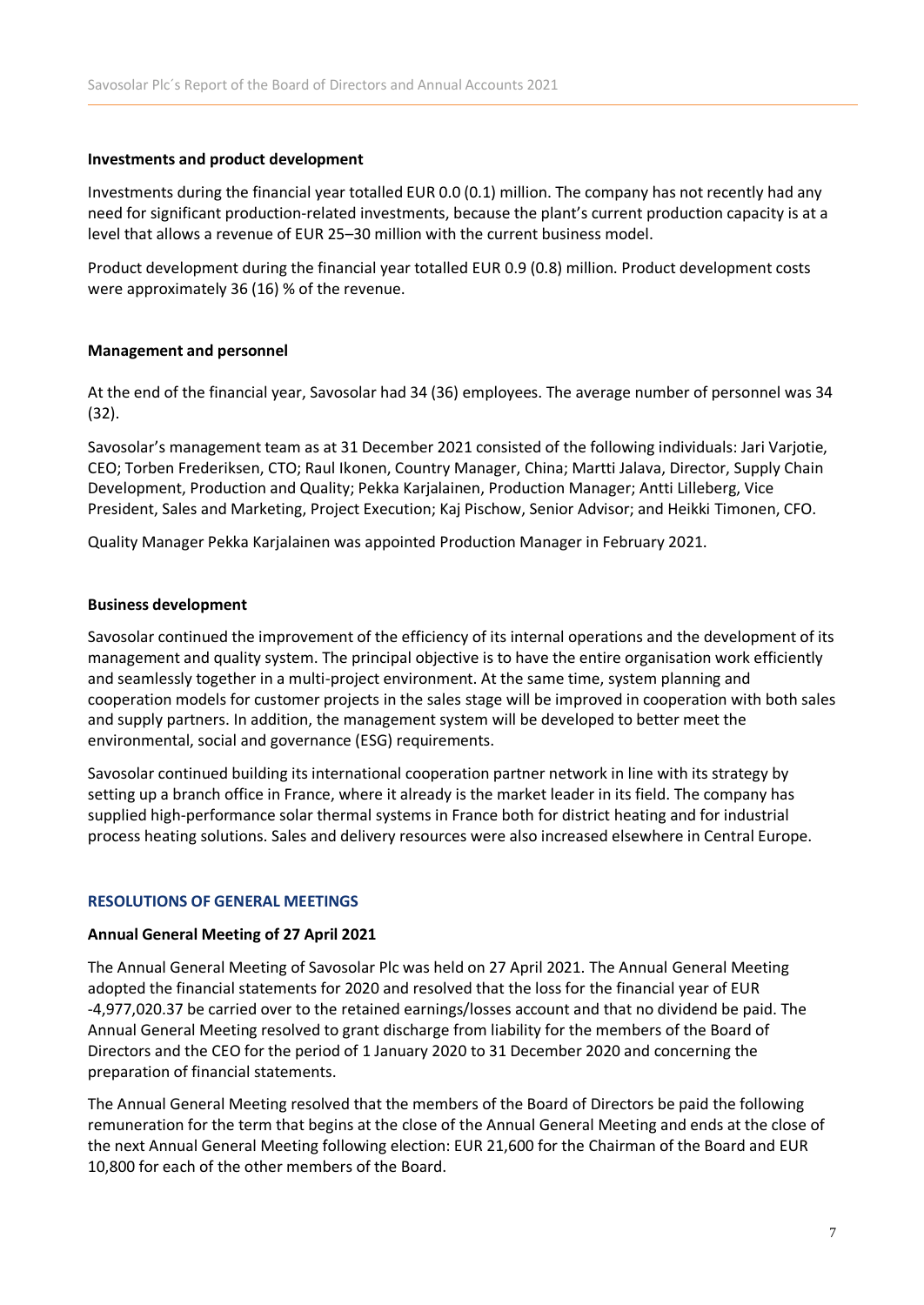Approximately 40% of the remuneration will be paid to the members of the Board of Directors by giving to the Board members new shares in the company based on the authorisation granted to the Board of Directors, and approximately 60% in cash.

The Annual General Meeting re-elected Feodor Aminoff, Eero Auranne, Mikael Lemström and Ari Virtanen as members of the Board of Directors. Auditing firm Tilintarkastus Inkeröinen & Himanen Oy was elected as the company's auditor. Tilintarkastus Inkeröinen & Himanen informed that the auditor-in-charge will be Juho Himanen, Authorised Public Accountant.

### **Extraordinary General Meeting of 1 October 2021**

The Extraordinary General Meeting of Shareholders of 1 October 2021 resolved, as proposed by the Board of Directors, to authorise the Board of Directors to decide, in one or more transactions, on the issuance of shares and the issuance of option rights and other special rights entitling to shares referred to in chapter 10, section 1 of the Limited Liability Companies to the effect that the number of shares to be issued based on the authorisation may in total amount to a maximum of 275,000,000 shares. The issuances of shares and of options and other special rights entitling to shares may be carried out in deviation from the shareholders' pre-emptive rights (directed issue) if there is a weighty financial reason for the company to do so. The authorisation is valid until 30 September 2026 and repeals the authorisation granted by the Extraordinary General Meeting on 27 April 2020.

### **BOARD OF DIRECTORS AND AUDITOR**

At the end of the period, Savosolar Plc's Board of Directors consisted of the following individuals: Eero Auranne (Chairman), Feodor Aminoff, Mikael Lemström and Ari Virtanen. All the members of the Board are independent from the company and its major shareholders.

The company's auditor during the period was Inkeröinen & Himanen Oy with Juho Himanen, APA, serving as the auditor-in-charge.

For the financial year 2021 a total of EUR 54.0 (46.4) thousand was paid to the members of the Board of Directors, including a total of 217.001 (110.766) new shares transferred as part of the Board of Directors' remuneration. In 2021, audit costs amounted to EUR 15.7 (14.4) thousand.

On 31 December 2021, the members of the Board of Directors and the CEO held, either directly or through companies under their control, a total of 673,353 (306.085) shares in Savosolar Plc, which represented 0.41 (0.49) per cent of the aggregate of the company's shares and votes.

### **RELATED-PARTY TRANSACTIONS**

The company had no significant related-party transactions during the financial year.

### **SHARE**

### **Number of shares**

Savosolar has one class of shares. The total number of shares as at 31 December 2021 was 165,187,636 (31 December 2020: 62,941,992). Each share carries one vote at the general meeting of shareholders. The company does not hold any treasury shares. The average number of shares during the financial year was 88,002,694 (30,890,608).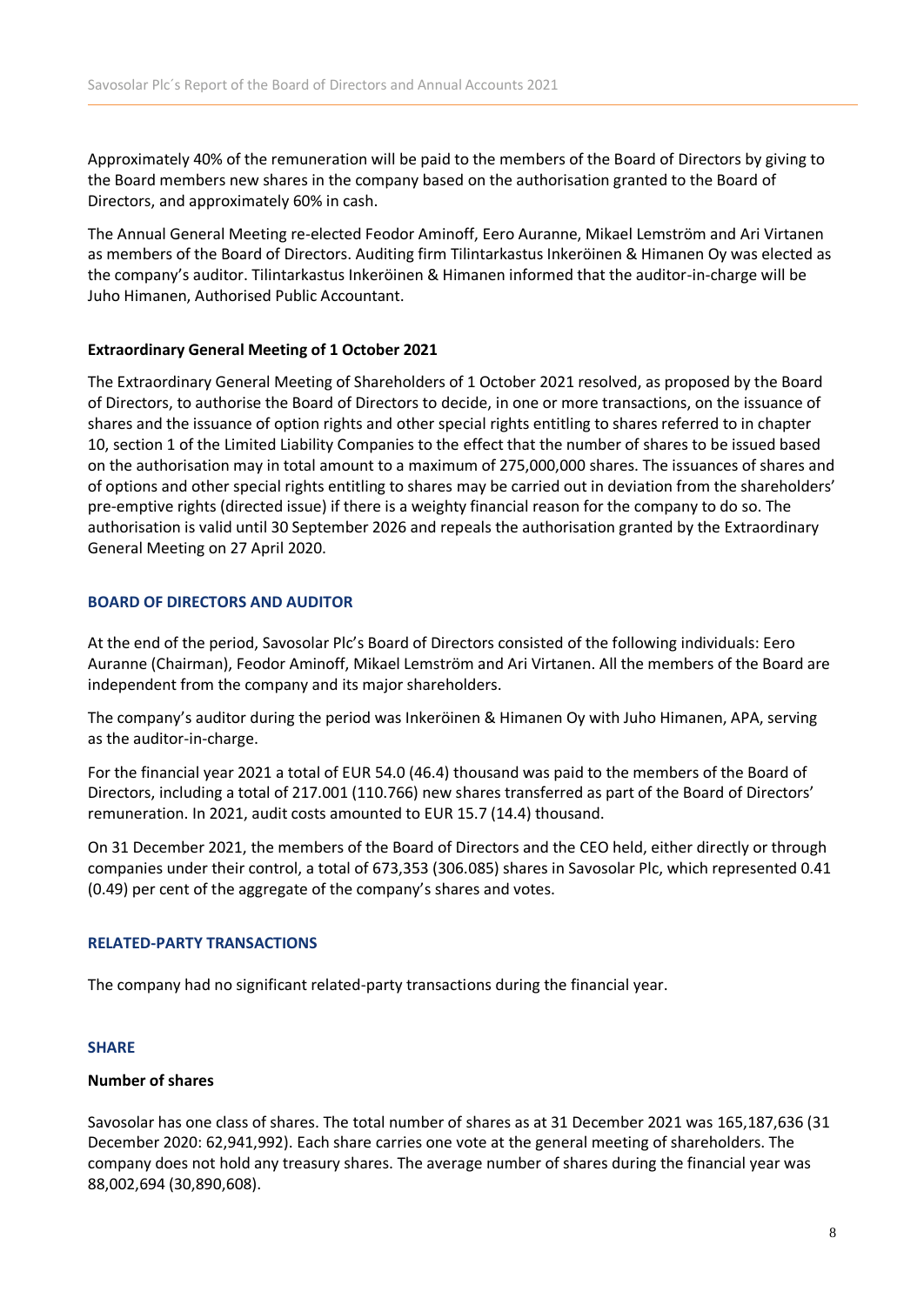As a result of the share issues carried out, the number of Savosolar's shares increased during the financial year by 77,657,624 new shares, in addition to which a total of 24,588,020 new shares were subscribed for with warrants and a directed share issue related to the warrant plan.

Based on Savosolar Plc's 2-2020 warrants, 12,977,135 new shares were subscribed for. Additionally, with regard to warrants that remained unexercised, the company decided on a directed share issue of 1,521,496 shares. The new shares were registered with the Finnish Trade Register on 29 March 2021. Based on the 3- 2020 warrants, 10,089,389 new shares were subscribed for and registered with the Finnish Trade Register on 23 September 2021.

As a result of the rights issue carried out in the last quarter, the number of Savosolar's shares increased by 77,440,623 new shares that were registered with the Finnish Trade Register on 9 November 2021. In addition, the company issued a total of 217,001 new shares as a part of the Board members' remuneration system, and these shares subscribed for by the Board were registered with the Finnish Trade Register on 17 December 2021.

### **Rights issue and a directed share issue related to the remuneration of the Board of Directors**

On 4 October 2021, Savosolar announced that the company's Board of Directors had decided to arrange a rights issue of a maximum of approximately EUR 6.1 million and a related offering of warrants that enables the company to raise up to a maximum of approximately EUR 14.4 million. The offering consisted of a maximum of 87,530,012 new shares. In the offering, Savosolar gave all its shareholders registered in Savosolar's shareholder register maintained by Euroclear Finland Ltd or Euroclear Sweden Ltd one bookentry subscription right per each share held on the record date of the offering. One subscription right entitled to subscribe for one offer share. The subscription price used in the offering was EUR 0.07 or SEK 0.71 per offer share. The offering was secured to 88.5 per cent, or approximately EUR 5.4 million, by external underwriters.

Additionally, Savosolar gave, without consideration, each subscriber of the offer shares one newly issued series 1-2021 (TO8) warrant, one newly issued series 1-2021 (TO9) warrant, and one newly issued series 3- 2021 (TO10) warrant for each two shares subscribed for in the offering.

The offering was subscribed for to 88.5 per cent. Of the share issue, 38.6 per cent was allocated to those who subscribed for shares with subscription rights, 8.3 per cent to those who subscribed for shares without subscription rights, and 41.6 per cent to underwriters. As a result of the offering, the number of shares in Savosolar increased by 77,440,623 shares. In connection with the offering, 38,719,767 additional warrants from each of the three aforementioned warrant series were allocated.

Savosolar received a total of approximately EUR 4.5 million in issue proceeds after the costs incurred by the company.

Additionally, the Board of Directors resolved on a directed share issue to be used as a part of the Board members' remuneration in accordance with the resolution by the Annual General Meeting of 27 April 2021. The company issued a total of 217.001 new shares that were offered for subscription to the members of the Board of Directors without consideration.

### **Stock option programmes**

In the rights issue carried out in June 2020, Savosolar gave, without consideration, each subscriber of the shares one newly issued 1-2020 (TO5) warrant, one newly issued 2-2020 (TO6) warrant and one newly issued 2-2021 (TO7) warrant for each two shares subscribed and paid for in the offering. Each of the aforementioned stock option programmes comprised 14,498,631 warrants. Each warrant entitled its holder to subscribe for one new share. The share subscription period for 1-2020 (TO5) warrants was 9–20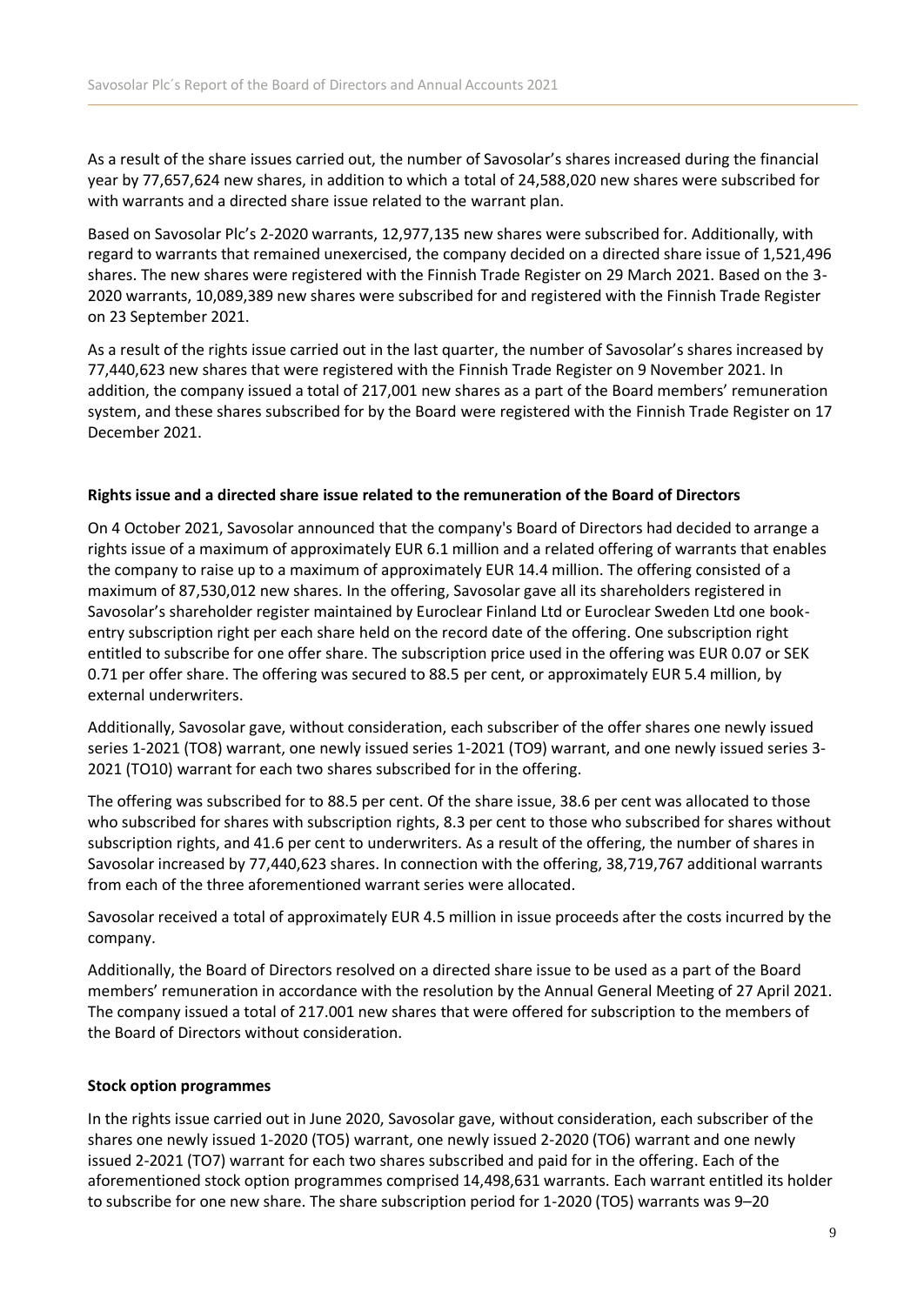November 2020, for 2-2020 (TO 6) warrants 8–19 March 2021, and for 3-2020 (TO7) warrants 6–17 September 2021. The subscription price for the shares that can be subscribed for based on the warrants is determined based on the volume weighted average price of the company's share on First North Growth Market Finland less 30 per cent during the ten trading days prior to the commencement of the subscription period of the shares and was for 1-2020 (TO5) warrants EUR 0.1148 or SEK 1.183 per share, for 2-2020 (TO6) warrants EUR 0.096 or SEK 0.977 per share, and for 3-2020 (TO7) warrants EUR 0.07 or SEK 0.71 per share. During financial year 2021, a total of 12,977,135 new shares were subscribed for with the 2-2020 (TO6) warrants included in the warrant plan. Additionally, with regard to warrants that remained unexercised, the company decided on a directed share issue of 1,521,496 shares. Additionally, during financial year 2021, a total of 10,089,389 new shares were subscribed for with the 3-2020 (TO7) warrants included in the warrant plan.

In the rights issue carried out in autumn 2021, Savosolar gave, without consideration, each subscriber of the offer shares one newly issued series 1-2021 (TO8) warrant, one newly issued series 1-2021 (TO9) warrant, and one newly issued series 3-2021 (TO10) warrant for each two shares subscribed for in the offering. Each of the aforementioned stock option programmes comprised 38,719,767 warrants. Each warrant entitles its holder to subscribe for one new share. The share subscription period for 1-2021 (TO8) warrants was 21 March – 1 April 2022, for 2-2021 (TO9) warrants 12–23 September 2022, and for 3-2021 (TO10) warrants 20–31 March 2023. The subscription price for the shares that can be subscribed for based on the warrants is determined based on the volume weighted average price of the company's share on First North Growth Market Finland less 25 per cent during the determination period. The determination period for 1-2021 (TO8) warrants is 7– 17 March 2022, for 2-2021 (TO9) warrants 29 August – 8 September 2022, and for 3-2021 (TO10) warrants 6–16 March 2023. However, the subscription price may not exceed EUR 0.09 per share for 1-2021 (TO8) warrants, EUR 0.11 per share for 2-2021 (TO9) warrants, and EUR 0.13 for 3-2021 warrants. The Swedish krona-denominated subscription price will be determined using the Swedish Riksbank's EURSEK rate one business day prior to the start date of the subscription period.

### **Existing authorisation of the Board of Directors**

The Extraordinary General Meeting of Shareholders of 1 October 2021 resolved to authorise the Board of Directors to decide, in one or more transactions, on the issuance of shares and the issuance of option rights and other special rights entitling to shares referred to in chapter 10, section 1 of the Limited Liability Companies to the effect that the number of shares to be issued based on the authorisation may in total amount to a maximum of 275,000,000 shares. The authorisation is valid until 30 September 2026 and repeals the authorisation granted by the Extraordinary General Meeting on 27 April 2020. Of the authorisation, 81,183,075 shares were remaining at the end of the financial year.

### **Trading with the share**

During the financial year, the price of Savosolar's share in First North Growth Market Sweden fluctuated between SEK 0.42 and 1.59 (SEK 0.032 and 4.13). The closing price was SEK 0.48 (SEK 1.47). In First North Growth Market Finland, the share price fluctuated between EUR 0.044 and 0.158 (0.003 and 0.392). The closing price was EUR 0.048 (0.151). Savosolar's combined trading volume in 2021 was 84,412,388 (1,520,918,794) shares in First North Growth Market Sweden and 115,147,890 (421,167,424) shares in First North Growth Market Finland.

On 31 December 2021, Savosolar had 14,931 (14,909) shareholders.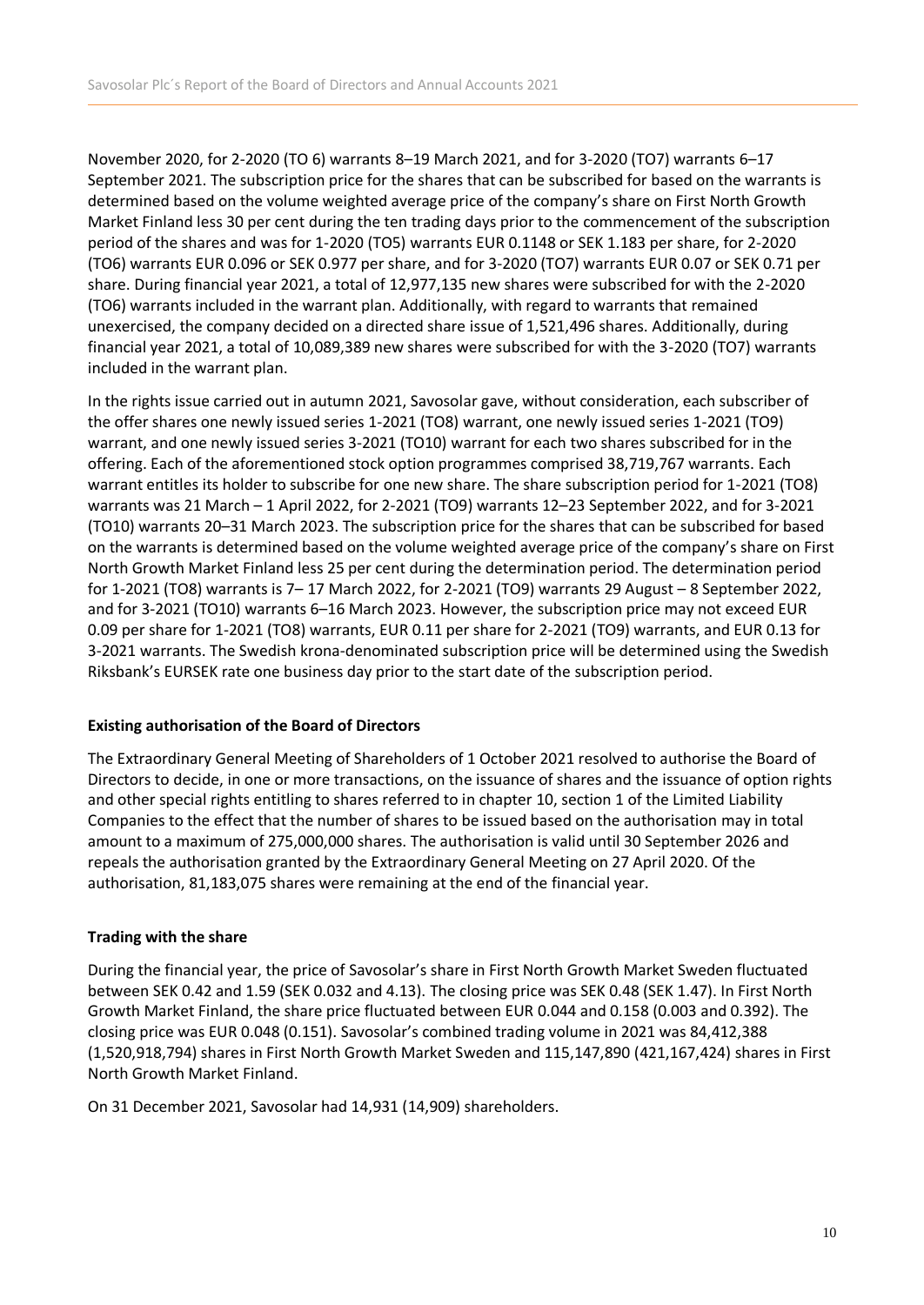### **Major shareholders on 31 December 2021**

| <b>Shareholder</b>                      | <b>Number of</b><br>shares | Percentage of all<br>shares |
|-----------------------------------------|----------------------------|-----------------------------|
| FORMUE NORD MARKEDSNEUTRAL A/S          | 7,955,141                  | 4.82                        |
| <b>MANGOLD FONDKOMMISSION AB</b>        | 6,723,500                  | 4.07                        |
| FÖRSÄKRINGSAKTIEBOLAGET, AVANZA PENSION | 4,368,419                  | 2.64                        |
| <b>MODELIO EQUITY AB (PUBL)</b>         | 4,232,446                  | 2.56                        |
| <b>GEUST JOHAN NIKLAS ERIK</b>          | 3,250,490                  | 1.97                        |
| JOKINEN, JUKKA                          | 3,000,000                  | 1.87                        |
| NORDNET PENSIONSFÖRSÄKRING AB           | 2,462,611                  | 1.49                        |
| LILJA ANSA ANITTA                       | 2,126,058                  | 1.29                        |
| PYYKÖNEN RIKU TAPANI                    | 1,725,000                  | 1.04                        |
| HELLÉN, STEFAN ANDREAS                  | 1,470,000                  | 0.89                        |
| <b>OTHERS</b>                           | 127,873,971                | 77.41                       |
| <b>TOTAL ALL</b>                        | 165,187,636                | 100                         |

### **GENERAL RISKS AND UNCERTAINTY FACTORS CONCERNING OPERATIONS**

The most significant risks involved in Savosolar's business are the ability to win new projects to achieve growth in line with the strategy, the sufficiency of the necessary working capital, and the ability to increase the efficiency of operations so as to turn the operations profitable.

War in Ukraine has increased the uncertainty of supply chain and price level of materials and components following the Covid-19-pandemic. Savosolar does not directly use materials or components of Russian or Ukrainian origin. However, the war may increase prices and prolong delivery times. If continued for a long time, this may slow down Savosolar´s growth of business and improvement of profitability. On the other hand, the higher energy prices, and reducing the use of Russian fossil fuels are seen to have a positive impact on the demand on renewable energy thus fostering also Savosolar´s business development.

The company's Board of Directors monitors the development of the company's profitability and cash flow actively and, together with the company's management, seeks the best solutions to develop the company towards profitable long-term business. The Board of Directors continuously considers the sufficiency of financing as an important part of the company's growth strategy. Considering the outlook for the industry, the Board is confident that the company will be able to raise the necessary equity and debt capital to achieve the growth and profitability in line with its strategy.

However, it cannot be guaranteed that the volume and profitability of the company's business will grow sufficiently and that the company can gain enough supplementary finance just on time and with terms and conditions that are favourable enough for the present shareholders. In case the company does not succeed in generating growth and improving its profitability and/or raising additional financing to meet the needs of business, the company may be forced to postpone, cut back or terminate operations.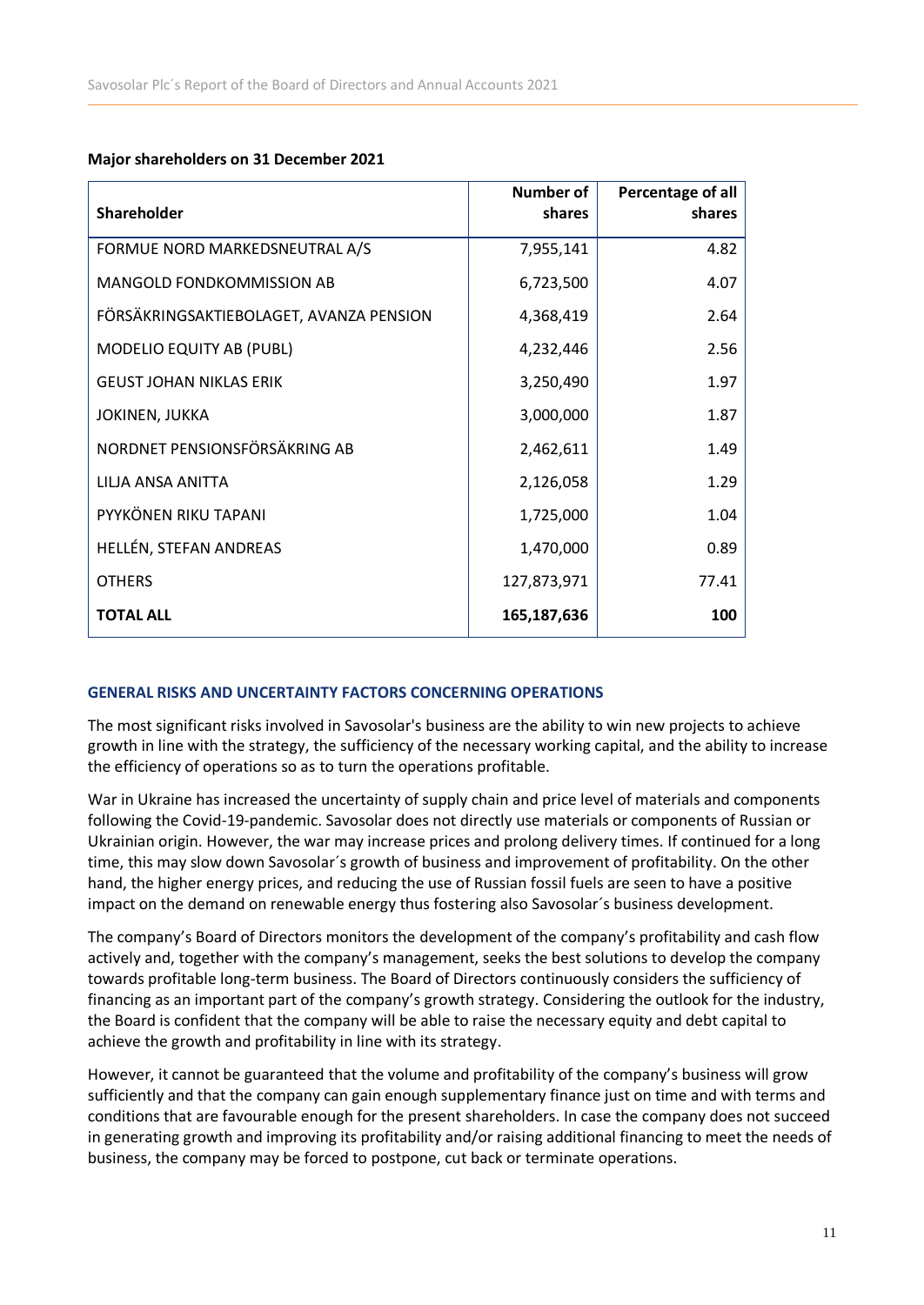### **DISPUTE**

On 15 February 2021, Savosolar announced that it had entered into a settlement agreement with Sunti SAS where the parties agreed that neither party will file an appeal against the resolution passed by the Commercial Court of Montpellier on 23 December 2020, in which Savosolar was ordered to pay Sunti SAS a total of EUR 137,000 in damages for a breach of contract regarding the exclusivity clause in a competitive tendering for a solar thermal project. The damages were paid in February 2021.

### **SIGNIFICANT EVENTS AFTER THE FINANCIAL YEAR**

Savosolar announced on 23 March 2022 that it has signed a contract with Newheat SAS to deliver a solar heat field in Verdun, France. The size of the solar heat field will be approximately 15.000 m<sup>2</sup> and the value approximately EUR 3.0 million. The hand over is planned for 2022.

### **STRATEGY AND LONG-TERM GOALS**

Savosolar's mission is to accelerate the solar economy through the leading technology for competitive energy. Savosolar helps its customers to attain their goals related to climate change with the help of fully emission-free energy.

The company's vision is to be the first-choice supplier of large solar installations on a global scale.

The company's strategic objective is to grow substantially and be the leading supplier of large solar thermal installations where quality and efficiency matter the most. This means large-scale systems such as solar district heating (SDH) and solar heat for industrial processes (SHIP). In industry, the principal segments are the mining industry, food and beverage processing, the paper industry and greenhouses.

In implementing its strategy, the key factors for the company are its proprietary solar collector technology and knowledge of system design as well as its strong local and global partners. The geographical focus of operations continues to remain in Europe, but the company is actively seeking partners and marketing its products and services outside Europe as well. Savosolar delivers energy systems on a turnkey basis in line with its strategy in collaboration with its partners. The partners in different countries also serve as a sales channel for Savosolar's products.

### **MARKET OUTLOOK**

The demand for renewable energy, and for genuinely clean, emission-free energy, continues its strong growth when the actions to curb climate change increase. The demand for renewable energy is yet growing as the European countries want to reduce their dependence on Russian natural gas and oil. In a short term, part of the fossil fuels imported from Russia will likely to be replaced with carbon or other fossil fuels that can be put in use relatively easily. However, in the discussion taken place on EU-level in the last weeks there has been a clear aim to further accelerate the green transition. This may lead to streamlining authorisation process for renewable energy projects, in addition to increasing the demand on renewables.

The European Commission's proposal for a directive on renewable energy sources of July 2021 (Fit for 55) imposes a stricter target for the reduction of emissions: greenhouse gas emissions should be reduced by at least 55% from the 1990 level by 2030. The EU's carbon neutrality target had been set for 2050, and the targets are being supported by EU regulation. Emission reduction and carbon neutrality targets have been widely set in other parts of the world as well.

Achieving emission reductions will require a rapid transition to clean energy and related innovations, more efficient energy use, and electrification of many fossil energy-based activities. According to the IEA, oil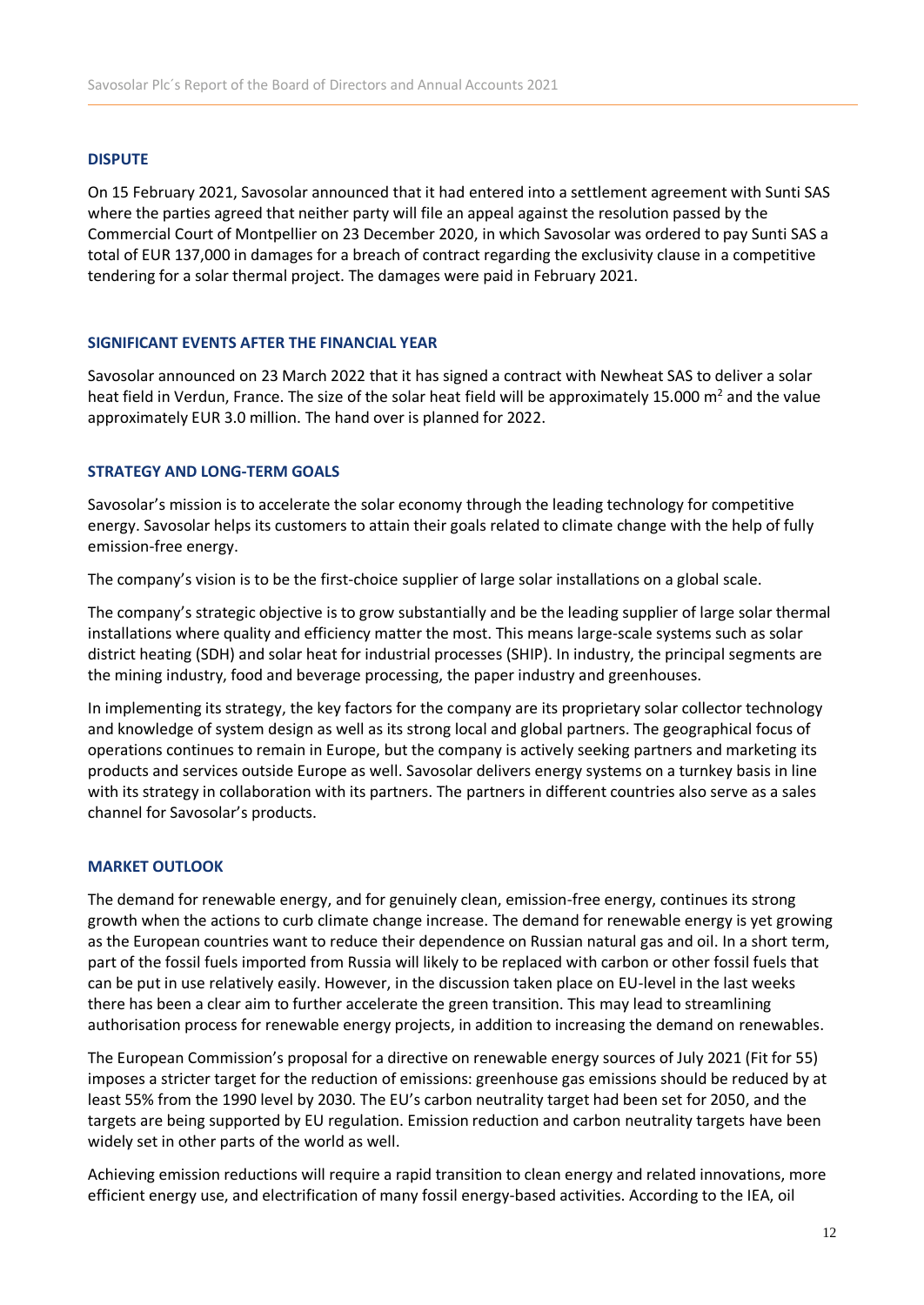accounted for more than 90% of the investments in oil and clean energy in 2020, and the investments in clean energy are already expected to increase to a level where the proportions are equal by 2030. War in Ukraine is expected to further accelerate investments in clean energy.

The flexibility of energy systems, the optimisation of the use of different energy sources and the possibilities for energy storage will grow. Alongside emission reductions, the intensification of consumption peaks and extreme weather phenomena pose additional challenges to energy production. Understanding the availability and reliability of energy supply has also increased due to war in Ukraine. Solar heat is well suited for such hybrid energy systems, and it can also be stored cost-effectively.

The use of large-scale solar thermal systems is increasing globally both in district heating and cooling and in industrial process heat generation. In many countries, the utilisation of clean renewable energy is driven by taxation and the sanctions imposed on emissions, but solar heat is often already competitive without any subsidies.

The EU Green Deal programme is expected to increase interest towards solar heat as part of district heating in particular. IEA estimates that the production capacity of solar district heating in Europe will increase to about 15% of Europe's demand for district heat by 2050. Heat production accounts for more than 50% of the global energy production, but according to the IEA, only around 11% of this is produced with renewable energy. In Savosolar's estimate, around five per cent of the global thermal energy is produced with genuinely clean modes of energy production.

According to Solarthermalworld.org, the most promising markets for industrial use are currently Germany, Spain, France and Chile. The market for large solar thermal systems that is important to Savosolar is increasing in Europe in particular. Savosolar estimates that growth will be most evident in France, Austria, Poland and Germany, where actions have already been initiated under the EU Green Deal programme. The European Union has decided that 30% of its multi-annual budget and support instrument for recovery from the corona crisis for 2021-2023, totalling approximately EUR 1,800 billion, must be used for climate actions, i.e. for strengthening the EU Green Deal programme. Interest towards solar heat is becoming more tangible in China and Latin America as well, both in terms of the number and size of projects.

Savosolar sees that year 2021 was a gap year in the solar thermal market due to delays in decision-making. Today, it looks that in 2022 market will return to growth track again, even though the war in Ukraine has increased the uncertainty in the energy markets especially in a short term.

### **BOARD OF DIRECTORS' PROPOSAL TO THE ANNUAL GENERAL MEETING ON THE USE OF LOSS AND THE DISTRIBUTION OF DIVIDENDS**

The Annual General Meeting of Savosolar Plc will be held on 26 April 2022. The notice of the meeting will be published on 1st April 2022 as a stock exchange release. The Board of Directors proposes to the Annual General Meeting that the loss for the financial year of EUR -5,772,019.07 be carried over to retained earnings and losses account and that no dividend be paid.

Mikkeli 1st April 2022

SAVOSOLAR PLC Board of Directors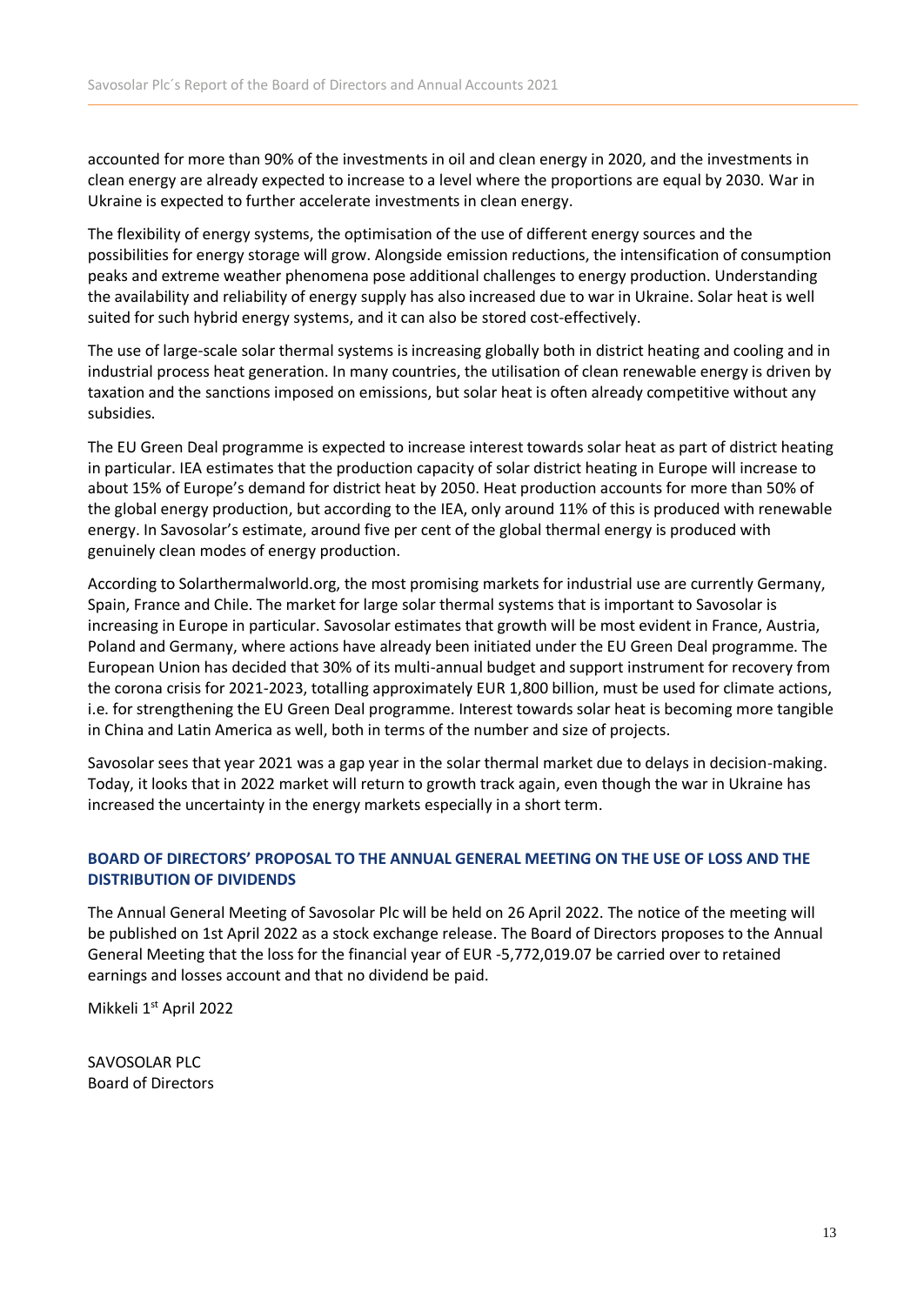# **Annual accounts**

# **INCOME STATEMENT**

| €                                           | 1 Jan-31 Dec 2021 | 1 Jan-31 2020 |
|---------------------------------------------|-------------------|---------------|
|                                             |                   |               |
| <b>TURNOVER</b>                             | 2 496 717,46      | 5 116 789,43  |
| Other operating income                      | 33 941,86         | 110 755,64    |
| <b>Materials and services</b>               |                   |               |
| Raw materials and consumables               |                   |               |
| Purchases during the financial year         | -1 677 923,88     | $-1687260,76$ |
| Increase $(-)$ or decrease $(+)$ in stocks  | 561 935,42        | -430 468,84   |
| <b>External services</b>                    | -1 304 802,39     | -2 075 495,11 |
| <b>Total materials and services</b>         | -2 420 790,85     | -4 193 224,71 |
| Personnel expenses                          |                   |               |
| Wages and salaries                          | -1 913 273,54     | -1 929 341,09 |
| Pension expenses                            | $-251349,49$      | $-215278,14$  |
| Other social security expenses              | -56 861,80        | -73 146,33    |
| <b>Total personnel expenses</b>             | -2 221 484,83     | -2 217 765,56 |
| Depreciation, amortization and impairment   | -380 039,50       | -487 592,19   |
| Other operating expences                    | -2 062 211,40     | -2 226 423,48 |
| <b>OPERATING PROFIT/LOSS</b>                | -4 553 867,26     | -3 897 460,87 |
| Financial income and expenses               |                   |               |
| Interest and other financial income         | 37 181,51         | 160 436,62    |
| Interest and other financial expenses       | $-1$ 255 333,32   | -1 239 996,12 |
| <b>Total financial income and expenses</b>  | $-1218151,81$     | -1 079 559,50 |
| PROFIT/LOSS BEFORE APPROPRIATIONS AND TAXES | -5 772 019,07     | -4 977 020,37 |
| PROFIT/LOSS FOR THE FINANCIAL YEAR          | -5 772 019,07     | -4 977 020,37 |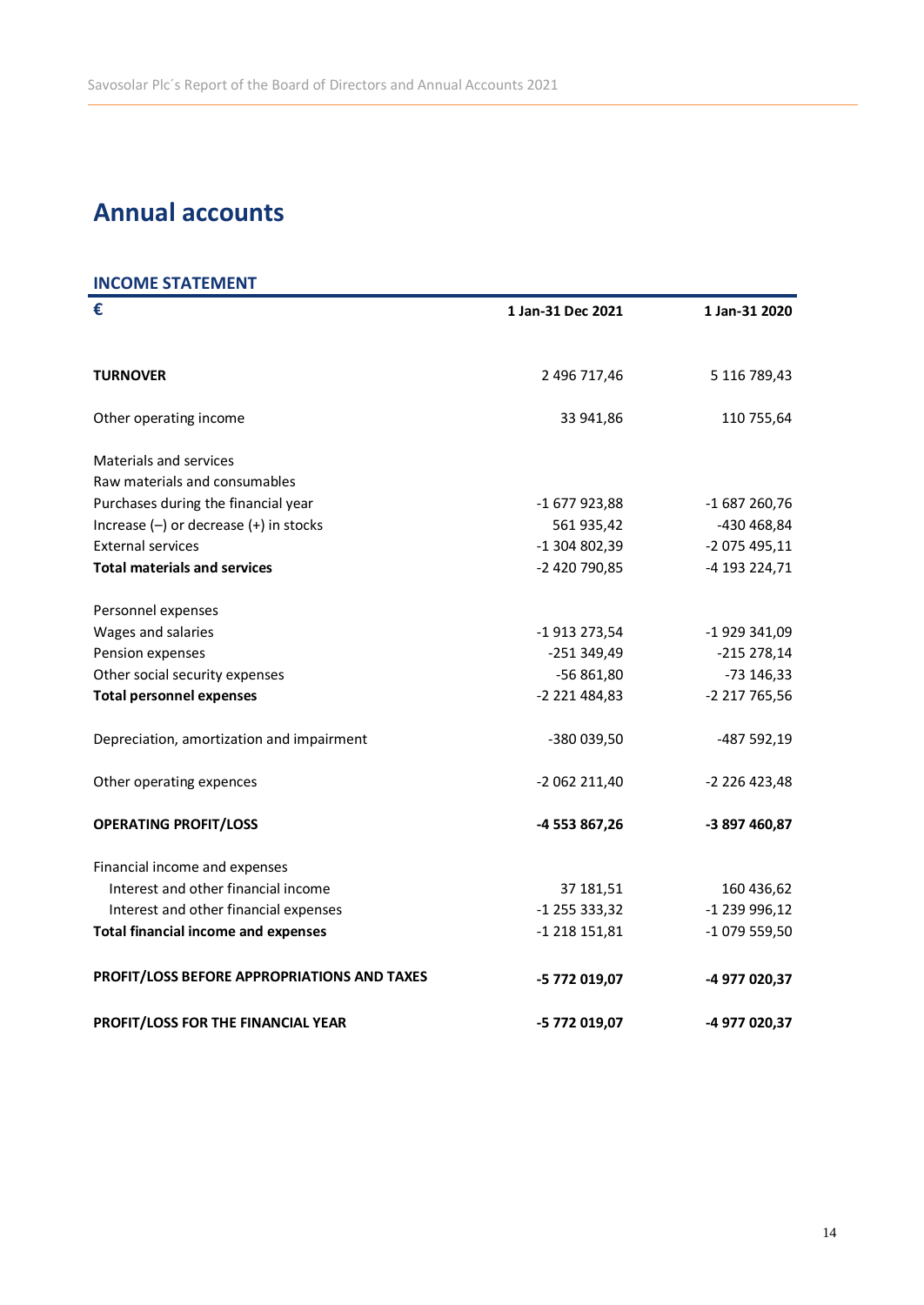# **BALANCE SHEET**

**€**

| <b>ASSETS</b>                           | 31 December 2021 | 31 December 2020 |
|-----------------------------------------|------------------|------------------|
| <b>NON-CURRENT ASSETS</b>               |                  |                  |
| Intangible assets                       |                  |                  |
| Development costs                       | 431 094,62       | 611 150,07       |
| Intangible rights                       | 75 934,23        | 96 493,10        |
| Other long-term expenses                | 29 842,38        | 25 539,40        |
| <b>Total intangible assets</b>          | 536 871,23       | 733 182,57       |
| Tangible assets                         |                  |                  |
| Machinery and equipment                 | 479 726,72       | 590 312,24       |
| Fixed assets under construction         | 0,00             | 11 734,62        |
| <b>Total tangible assets</b>            | 479 726,72       | 602 046,86       |
| Investments                             |                  |                  |
| Shares in group companies               | 161 887,19       | 161 887,19       |
| <b>TOTAL NON-CURRENT ASSETS</b>         | 1 178 485,14     | 1 497 116,62     |
| <b>CURRENT ASSETS</b>                   |                  |                  |
| Inventories                             |                  |                  |
| Materials and supplies                  | 703 546,22       | 672 017,28       |
| Work in progress                        | 47 874,97        | 16 988,29        |
| Finished products                       | 930 498,66       | 470 992,97       |
| Other stocks                            | 18 381,80        | 14 048,55        |
| Advance payments                        | 173 192,61       | 0,00             |
| <b>Total inventories</b>                | 1873 494,26      | 1 174 047,09     |
| Receivables                             |                  |                  |
| Long-term receivables                   |                  |                  |
| Other receivables                       | 247 094,60       | 528 859,61       |
| <b>Total long-term receivables</b>      | 247 094,60       | 528 859,61       |
| Short-term receivables                  |                  |                  |
| Accounts receivables                    | 452 523,54       | 735 237,45       |
| Receivables from participating interest |                  |                  |
| undertakings                            | 4 293,47         | 3 016,95         |
| Other reveicables                       | 62 510,57        | 65 855,78        |
| Prepayments and accrued income          | 290 989,77       | 539 736,14       |
| <b>Total current receivables</b>        | 810 317,35       | 1 343 846,32     |
| <b>Total receivables</b>                | 1 057 411,95     | 1872 705,93      |
| Cash and cash equivalents               | 4 069 718,37     | 2 498 428,53     |
| <b>TOTAL CURRENT ASSETS</b>             | 7 000 624,58     | 5 545 181,55     |
| <b>TOTAL ASSETS</b>                     | 8 179 109,72     | 7 042 298,17     |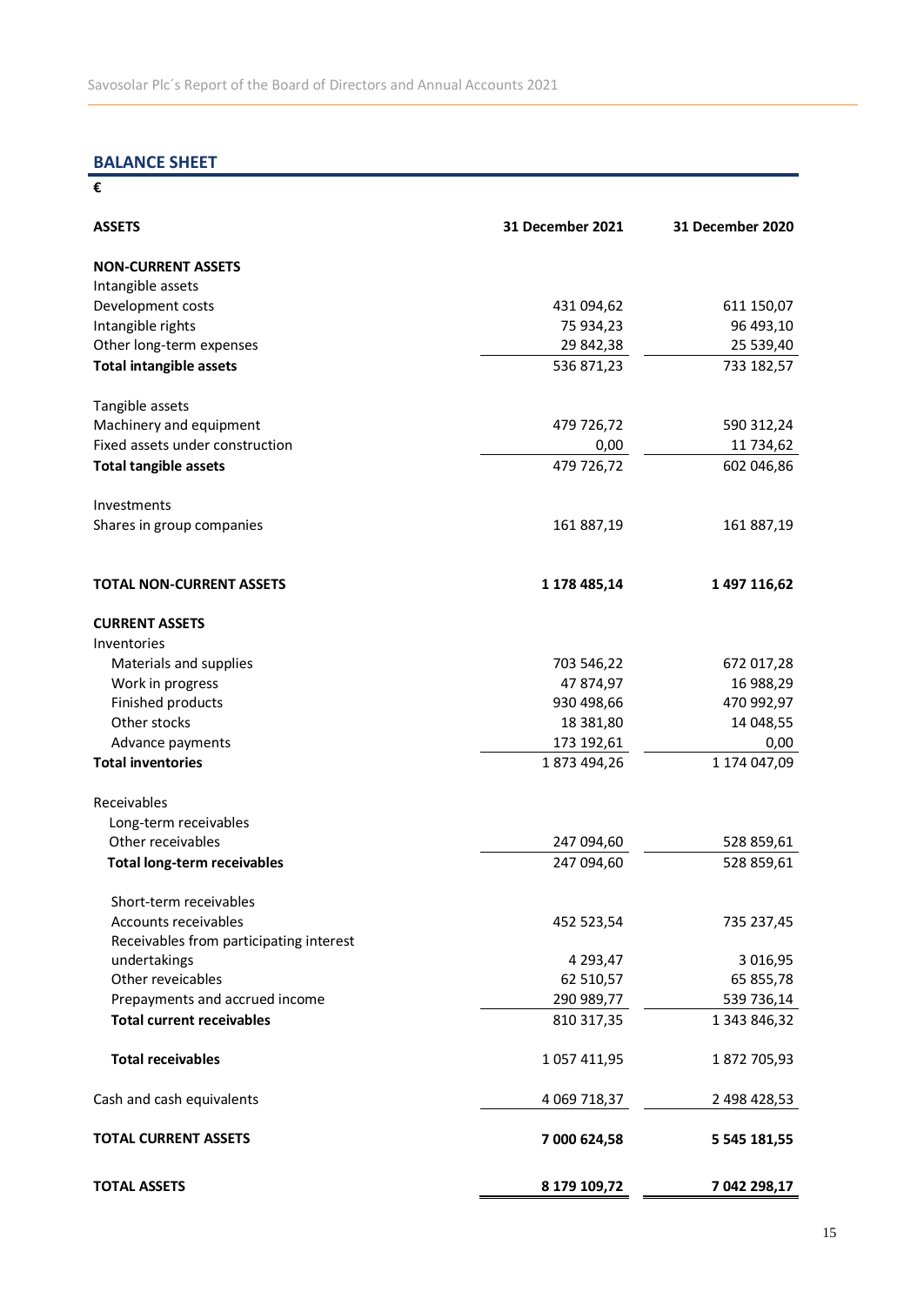| <b>EQUITY AND LIABILITIES</b>          | 31 December 2021 | 31 December 2020 |
|----------------------------------------|------------------|------------------|
| <b>EQUITY</b>                          |                  |                  |
| Share capital                          | 470 210,00       | 470 210,00       |
| Unrestricted equity fund               | 51 913 040,29    | 44 296 176,72    |
| Retained earnings                      | -40 107 842,20   | -35 130 821,83   |
| Net profit (loss)                      | -5 772 019,07    | -4 977 020,37    |
| <b>TOTAL SHAREHOLDER'S EQUITY</b>      | 6 503 389,02     | 4 658 544,52     |
| <b>OBLIGATIONARY RESERVES</b>          |                  |                  |
| Other obligationary reserves           | 209 517,13       | 282 443,66       |
| <b>OBLIGATIONARY RESERVES IN TOTAL</b> | 209 517,13       | 282 443,66       |
| <b>LIABILITIES</b>                     |                  |                  |
| Long-term liabilities                  |                  |                  |
| Loans from financial institutions      | 119 254,00       | 190 542,00       |
| Total long-term liabilities            | 119 254,00       | 190 542,00       |
| Short-term liabilities                 |                  |                  |
| Capital loans                          | 0,00             | 230 661,65       |
| Loans from financial institutions      | 123 500,00       | 123 500,00       |
| Advances received                      | 154 705,09       | 128 006,61       |
| Accounts payable                       | 563 073,66       | 478 654,19       |
| Trade payables                         | 71 893,83        | 68 992,02        |
| <b>Other liabilities</b>               | 42 618,86        | 40 905,48        |
| Accruals and deferred income           | 391 158,13       | 840 048,04       |
| Total short-term liabilities           | 1 346 949,57     | 1 910 767,99     |
| <b>TOTAL LIABILITIES</b>               | 1466 203,57      | 2 101 309,99     |
| <b>TOTAL EQUITY AND LIABILITIES</b>    | 8 179 109,72     | 7 042 298,17     |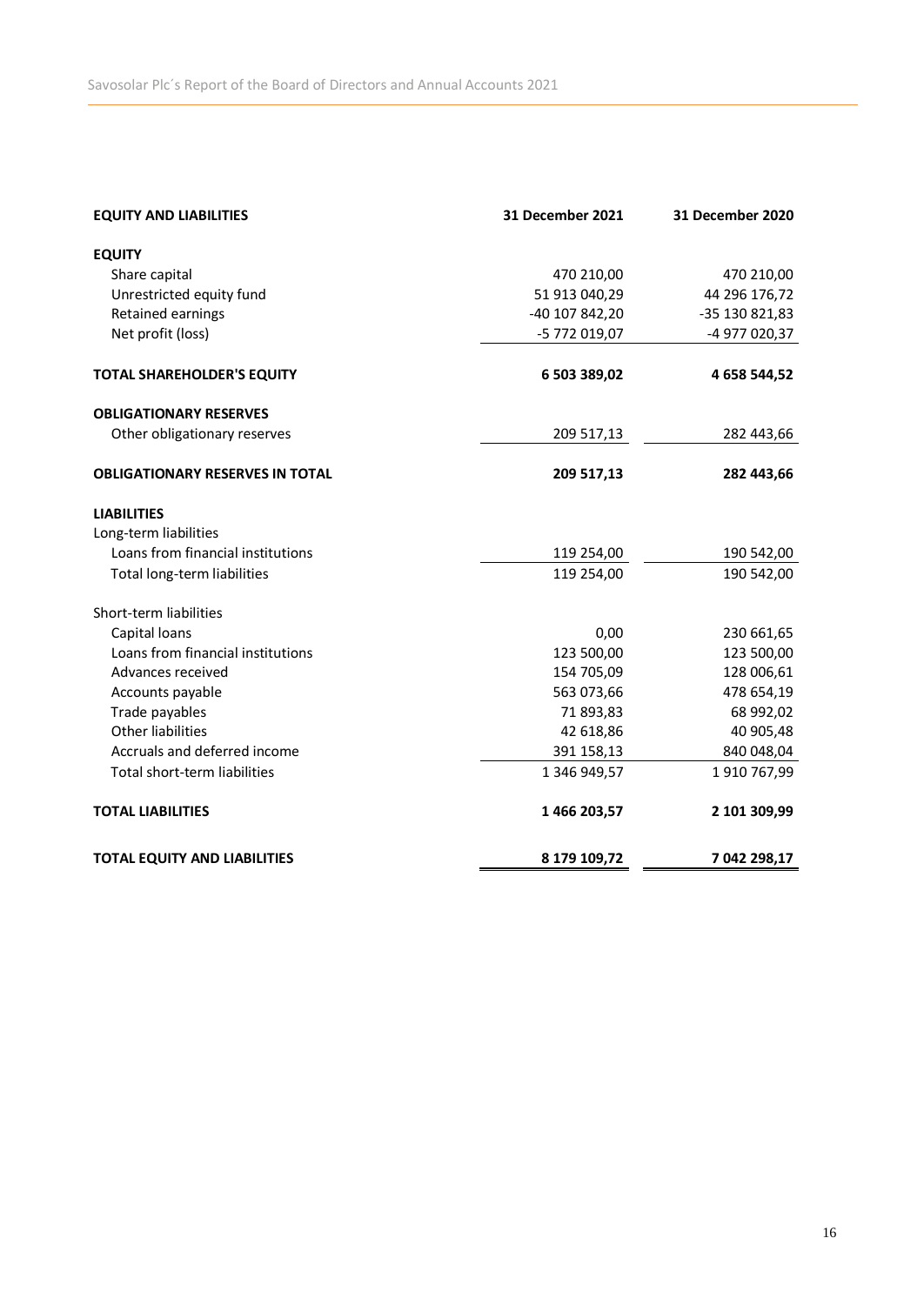# **CASH FLOW STATEMENT**

| €                                                          | 2021          | 2020          |
|------------------------------------------------------------|---------------|---------------|
| Cash flow from operating activities                        |               |               |
| Profit (loss) before extraordinary items                   | -5 772 019,07 | -4 977 020,37 |
| Adjustments                                                |               |               |
| Depreciation according to plan                             | 380 039,50    | 487 592,19    |
| Other income and expenses from non-cash items              | $-72926,53$   | -110 969,95   |
| Financial income and expenses                              | 1 218 151,81  | 1 079 559,50  |
| Cash flow before change in working capital                 | -4 246 754,29 | -3 520 838,63 |
| Change in working capital                                  |               |               |
| Increase (-) or decrease (+) in current interest-free      |               |               |
| receivables                                                | 815 293,98    | -364 134,47   |
| Increase (-) or decrease (+) in inventories                | -699 447,17   | 615 012,84    |
| Increase (+) or decrease (-) in current interest-free      |               |               |
| payables                                                   | -333 156,77   | -524 285,55   |
| Cash flow from operations before financial items and taxes | -4 464 064,25 | -3 794 245,81 |
| Interest paid and other financial expenses                 | -1 255 333,32 | -1 239 996,12 |
| Interest received and other financial income               | 17 104,15     | 106 673,18    |
| Cash flow before extraordinary items                       | -5 702 293,42 | -4 927 568,75 |
| Cash flow from operations (A)                              | -5 702 293,42 | -4 927 568,75 |
| Cash flow from investing activities                        |               |               |
| Purchase of intangible and tangible assets                 | $-61408,02$   | $-123238,25$  |
| Dividends received from investments                        | 20 077,36     | 53 763,44     |
| Cash flow from investment activities (B)                   | -41 330,66    | -69 474,81    |
|                                                            |               |               |
| Cash flow from financing activities<br>Share issue         |               |               |
|                                                            | 7616863,57    | 6 044 043,72  |
| Repayment of long-term borrowings                          | $-354$ 161,65 | -681 636,99   |
| Proceeds from long-term borrowings                         | 52 212,00     | 0,00          |
| Cash flow from financing activities (C)                    | 7 314 913.92  | 5 362 406.73  |
| Change in cash and cash equivalents (A+B+C) increase (+) / |               |               |
| decrease (-)                                               | 1571289,84    | 365 363,17    |
| Cash and cash equivalents at beginning of period           | 2 498 428,53  | 2 133 065,36  |
| Cash and cash equivalents at end of period                 | 4 069 718,37  | 2 498 428,53  |
|                                                            | 1571289,84    | 365 363,17    |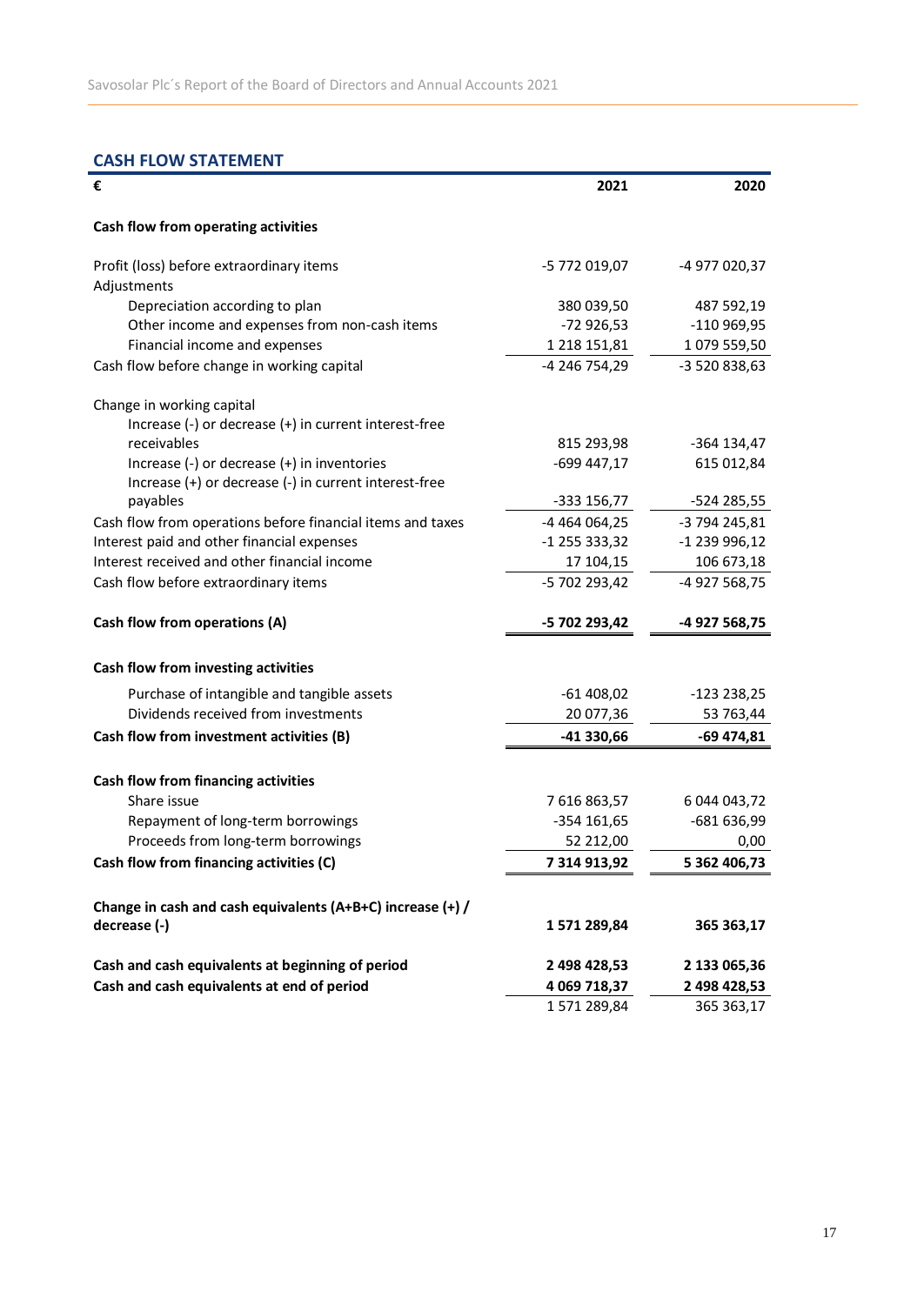### **NOTES**

### **ACCOUNTING POLICY**

The financial accounts have been prepared following the principle of continuity of operations.

### **NOTES REGARDING THE GROUP**

The parent company of the Group is Savosolar Oyj, domiciled in Mikkeli, Finland. The company has three subsidiaries: Savosolar ApS, domiciled in Denmark, Savosolar GmbH, domiciled in Germany and Savolaser Ltd, domiciled in Mikkeli.

Since this is a small group, no consolidation of financial statements has been made in accordance with Bookkeeping Act § 6:1. If the consolidated financial statements had been made, it would not have had a substantial effect to get the true and fair view of the Group's result of operations and financial position.

#### **Valuation and sequencing principles and methods**

Inventories are valued at the acquisition cost, or if the value of replacement cost or realisable sales value is lower, at lowest cost. The acquisition cost of inventories includes the variable production costs.

Non-current assets have been valued to their acquisition costs. Depreciations according to plan regarding development expenses, intangible rights and other long-term expenses have been calculated as a straight-line depreciation from the original acquisition cost. Expenditure depreciation from the residue has been used for other non-current assets, starting from the period when the non-current asset was taken into use.

.

Principles for depreciations according to plan are:

|                          | 2021                                | 2020                                |
|--------------------------|-------------------------------------|-------------------------------------|
| Development expenses     | 5/10 yrs straight-line depreciation | 5/10 yrs straight-line depreciation |
| Intangible rights        | 5/10 yrs straight-line depreciation | 5/10 yrs straight-line depreciation |
| Other long-term expenses | 5 yrs straight-line depreciation    | 5 yrs straight-line depreciation    |
| Machinery and equipment  | 25% of residual value               | 25% of residual value               |

The depreciation period for activated development expenses can be longer than 5 years, if the product being developed is unique and the development expenses are believed to generate income for the depreciation period, or longer. Grants received for development costs have been recorded as decrease in acquisition cost.

#### **Revenue recognition**

Long duration projects are recognized as revenue based on the stage of completion. The degree of completion of long duration projects has been determined by comparing the actual costs of the project with the estimated total project costs that can be reliably determined. Projects of minor importance in accordance with the principle of materiality have been recognized on the basis of the delivery of the project.

#### **Comparability of the figures from previous financial years**

Accounting periods are comparable.

#### **Foreign currency items**

Transactions in foreign currencies are recorded at the rates of exchange prevailing at the dates of the transactions. Currency differences have been recognised in profit and loss. Foreign currency receivables and liabilities have been converted to Euros according to the exchange rate of the balance sheet date.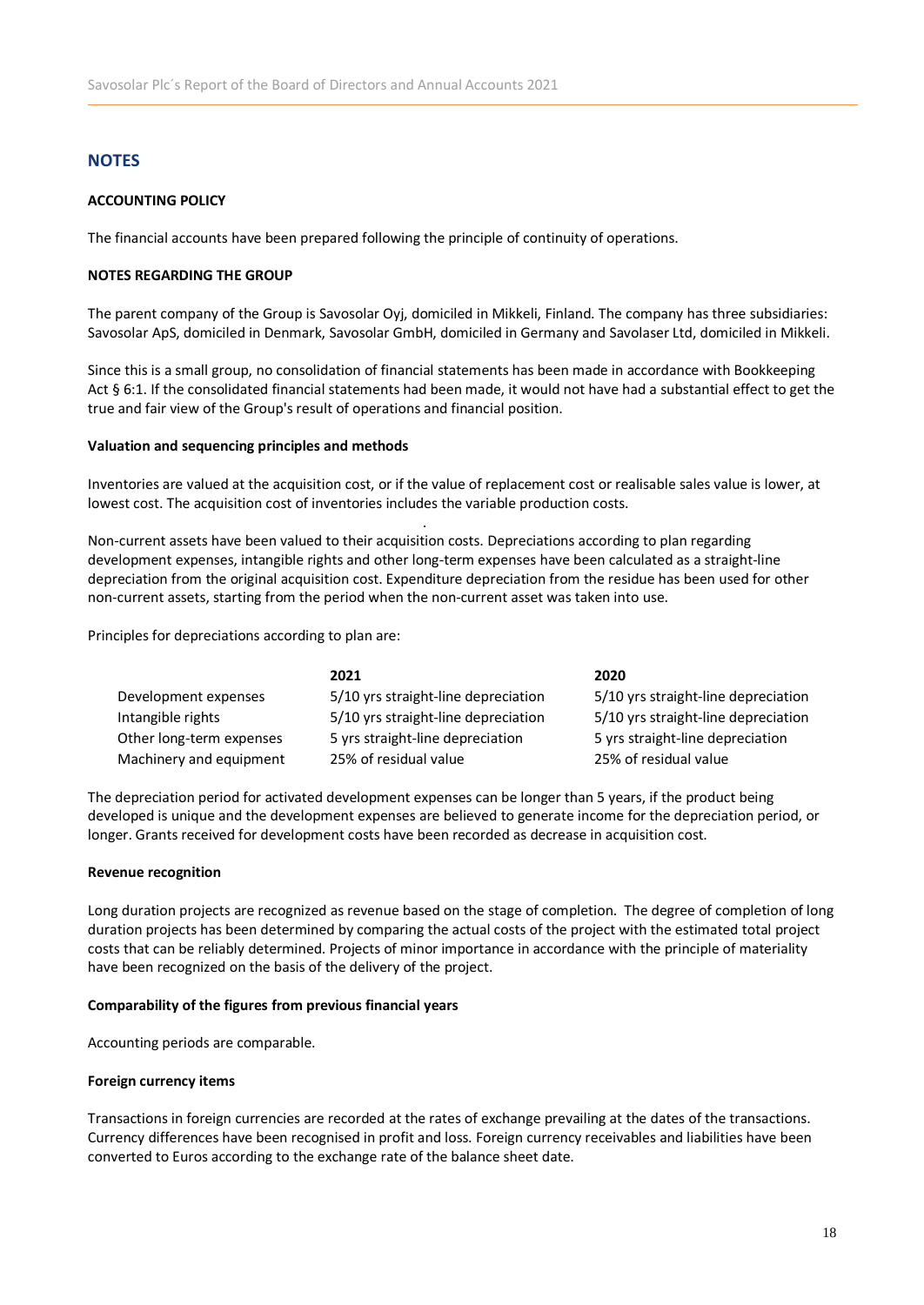### **NOTES TO THE PROFIT AND LOSS ACCOUNT, €**

| <b>Turnover</b>                                                                                                                                               | 2021         | 2020         |
|---------------------------------------------------------------------------------------------------------------------------------------------------------------|--------------|--------------|
| Specification of Revenue                                                                                                                                      |              |              |
| Revenue recognized according to degree of completion                                                                                                          | 2 208 696,13 | 4 729 769,06 |
| Other Revenue                                                                                                                                                 | 288 021,33   | 387 020,37   |
| <b>Total Revenue</b>                                                                                                                                          | 2 496 717,46 | 5 116 789,43 |
| The cumulative revenue from current and previous financial year<br>of non-delivered projects, where income is recognized according to<br>degree of completion | 1918 657,77  | 5 394 253,04 |
| Unrecognized amount of long - term projects                                                                                                                   | 321 057,26   | 1 954 924,42 |

### **Obligatory reserves**

Warranty provision is EUR 209.517,13. The change in warranty reserve was an increase of EUR 28.278,79 and a decrease of EUR -101.205,32. The warranty provision is recorded in warranty work that may arise from the projects.

| Notes concerning personnel and governing bodies       | 2021                | 2020                |
|-------------------------------------------------------|---------------------|---------------------|
| Personnel costs                                       |                     |                     |
| Wages and salaries                                    | 1913 273,54         | 1 929 341,09        |
| Pension expenses                                      | 251 349,49          | 215 278,14          |
| Other social security expenses                        | 56 861,80           | 73 146,33           |
|                                                       | 2 2 2 1 4 8 4 , 8 3 | 2 217 765,56        |
| Wages and salaries of Board members and CEO           | 197 759,70          | 175 286,18          |
| Average number of personnel                           |                     |                     |
| Average number of employees during the financial year | 34                  | 32                  |
| Average number of employees in subsidiaries           | 3                   | 3                   |
|                                                       | 37                  | 35                  |
|                                                       |                     |                     |
| Other operating expenses                              | 2021                | 2020                |
| Administration expenses                               | 877 943,78          | 864 400,18          |
| Premises expenses                                     | 431 030,96          | 440 128,37          |
| Telephone-, IT- ja office expenses                    | 25 779,05           | 26 419,35           |
| <b>Travelling expenses</b>                            | 128 386,43          | 118 806,67          |
| Sales & marketing expenses                            | 46 994,88           | 156 946,94          |
| Development expenses                                  | 119 634,58          | 86 590,34           |
| Quality                                               | 54 373,62           | 17871,18            |
| Machinery and equipment costs                         | 233 467,88          | 206 719,95          |
| Other operating expenses                              | 144 600,22          | 308 541,10          |
|                                                       | 2 062 211,40        | 2 2 2 6 4 2 3 , 4 8 |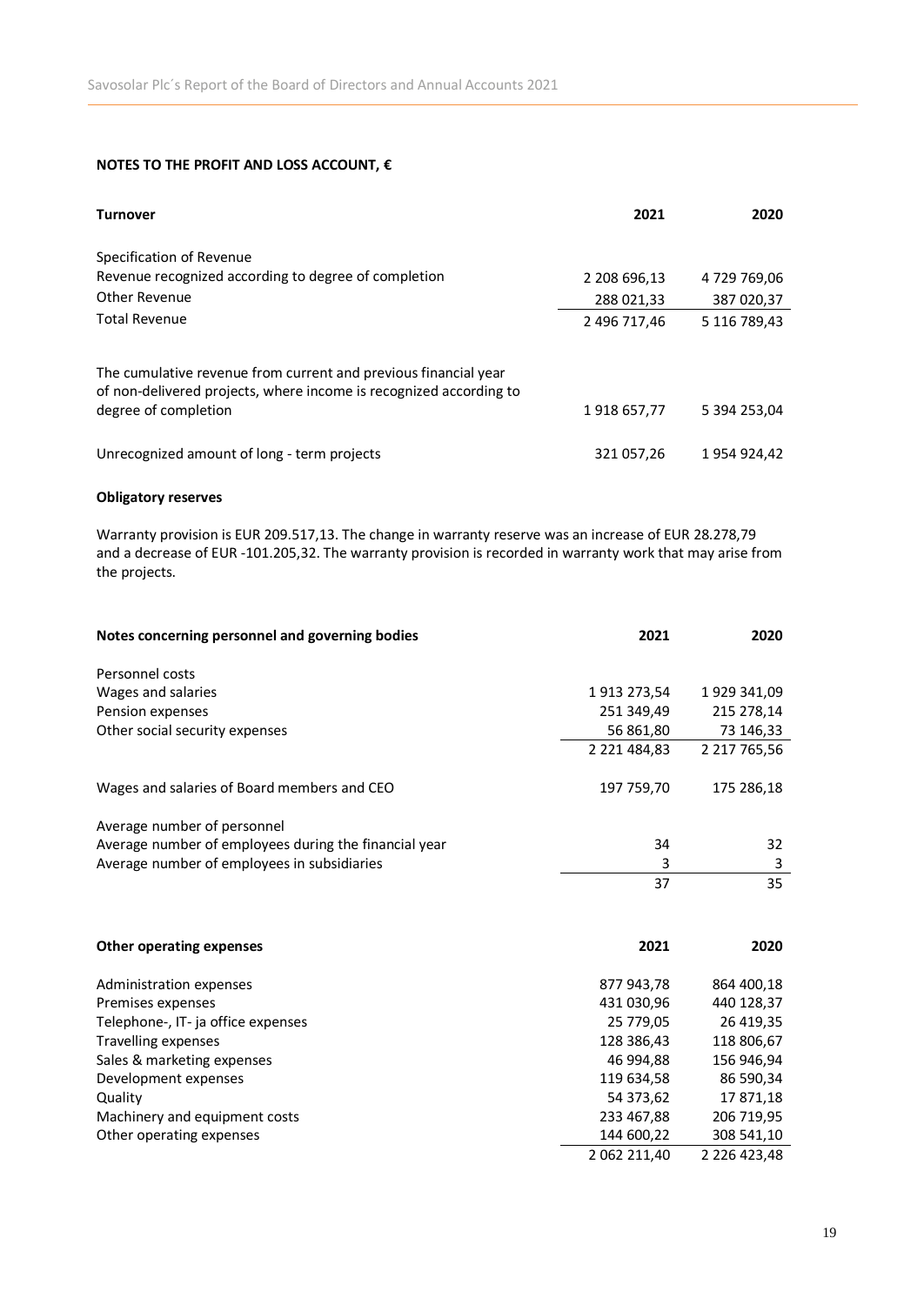| <b>Remuneration to accountant</b><br>Figures are included in the administration expenses presented above | 2021                  | 2020                  |
|----------------------------------------------------------------------------------------------------------|-----------------------|-----------------------|
| Statutory audit<br>Other services                                                                        | 13 500,00<br>2 150,00 | 13 175,00<br>1 200,00 |
|                                                                                                          | 15 650,00             | 14 375,00             |
| <b>Finance expenses</b>                                                                                  | 2021                  | 2020                  |
| Expenses of rights issue                                                                                 | 1 107 049,35          | 1 084 318,77          |
| Other financing and interest expenses                                                                    | 148 283,97            | 155 677,35            |
|                                                                                                          | 1 255 333,32          | 1 239 996,12          |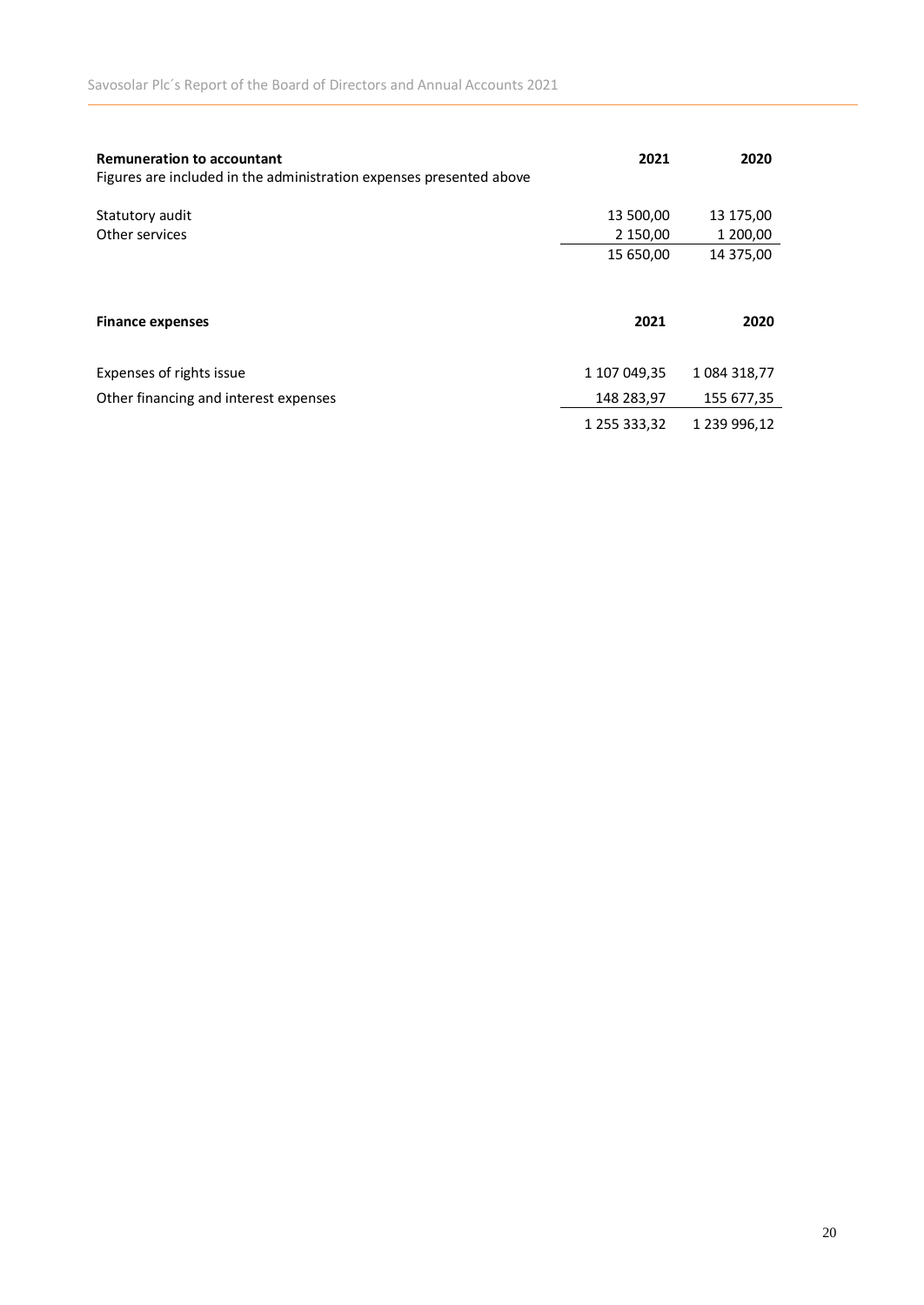# **BALANCE SHEET NOTES, €**

| <b>Change in Non-Current assets</b> | 2021          | 2020          |
|-------------------------------------|---------------|---------------|
| <b>INTANGIBLE ASSETS</b>            |               |               |
| DEVELOPMENT EXPENSES                |               |               |
| Acquisition cost 1 Jan              | 2 430 332,30  | 2 398 302,30  |
| Increase 1 Jan - 31 Dec             | 0,00          | 32 030,00     |
| Acquisition cost 31 Dec             | 2 430 332,30  | 2 430 332,30  |
| Accumulated depreciation            | -1819 182,23  | -1 597 088,52 |
| Depreciation for the period         | $-180055,45$  | -222 093,71   |
| Impairment                          | 431 094,62    | 611 150,07    |
| OTHER LONG-TERM EXPENSES            |               |               |
| Acquisition cost 1 Jan              | 209 931,90    | 209 931,90    |
| Increase 1 Jan - 31 Dec             | 209 931,90    | 209 931,90    |
| Accumulated depreciation            | $-113438,79$  | -92 396,42    |
| Depreciation for the period         | -20 558,87    | $-21042,37$   |
| Bookkeeping value 31 Dec            | 75 934,23     | 96 493,10     |
| <b>TANGIBLE ASSETS</b>              | 788 116,18    | 783 935,18    |
| MACHINERY AND EQUIPMENT             | 29 092,50     | 4 181,00      |
| Acquisition cost 1 Jan              | 817 208,68    | 788 116,18    |
| Increase 1 Jan - 31 Dec             | -762 576,77   | $-711147,31$  |
| Acquisition cost 31 Dec             | -24 789,52    | -51 429,46    |
| Accumulated depreciation            | 29 842,38     | 25 539,40     |
| Depreciation for the period         |               |               |
| Bookkeeping value 31 Dec            |               |               |
| OTHER LONG-TERM EXPENSES            |               |               |
| Acquisition cost 1 Jan              | 2 688 042,02  | 2 612 749,37  |
| Acquisition cost 1 Jan              | 44 050,14     | 75 292,65     |
| Increase 1 Jan - 31 Dec             | 2 732 092,16  | 2 688 042,02  |
| Accumulated depreciation            | -2 097 729,75 | -1 904 703,10 |
| Depreciation for the period         | $-154635,66$  | -193 026,65   |
| Bookkeeping value 31 Dec            | 479 726,72    | 590 312,24    |
| FIXED ASSETS UNDER CONSTRUCTION     |               |               |
| Bookkeeping value 1 Jan             | 11 734,62     | 0,00          |
| Increase 1 Jan - 31 Dec             | 0,00          | 11 734,62     |
| Bookkeeping value 31 Dec            | $-11734,62$   | 0,00          |
|                                     | 0,00          | 11 734,62     |
| <b>INVESTMENTS</b>                  |               |               |
| Bookkeeping value 1 Jan             | 161 887,19    | 161 887,19    |
| Bookkeeping value 31 Dec            | 161 887,19    | 161 887,19    |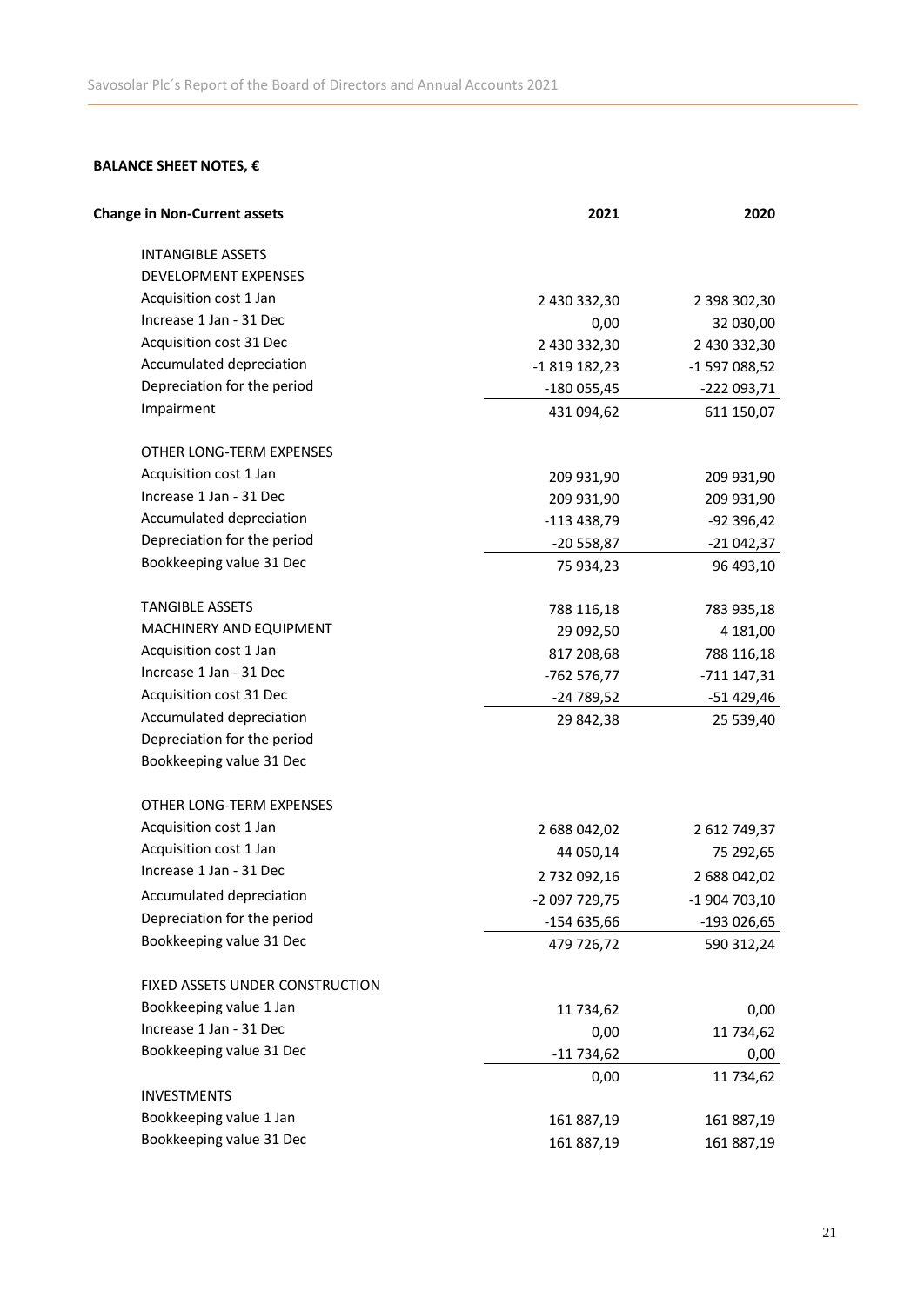|                                    | 2021       | 2020       |
|------------------------------------|------------|------------|
| Receivable from group companies    |            |            |
| Receivable from group companies    | 4 293,47   | 3 016,95   |
| Debts to group companies           |            |            |
| Trade payables to Group companies  | 71 893,83  | 68 992,02  |
| Prepayments and accrued income     |            |            |
| Degree of completeness receivables | 171 115,09 | 424 410,81 |
| Other prepayments                  | 119 874,68 | 115 325,33 |
|                                    | 290 989,77 | 539 736,14 |
| Prepayments and deferred income    |            |            |
| Liabilities related to personnel   | 314 134,55 | 343 884,78 |
| Other accruals and deferred income | 77 023,58  | 496 163,26 |
|                                    | 391 158,13 | 840 048,04 |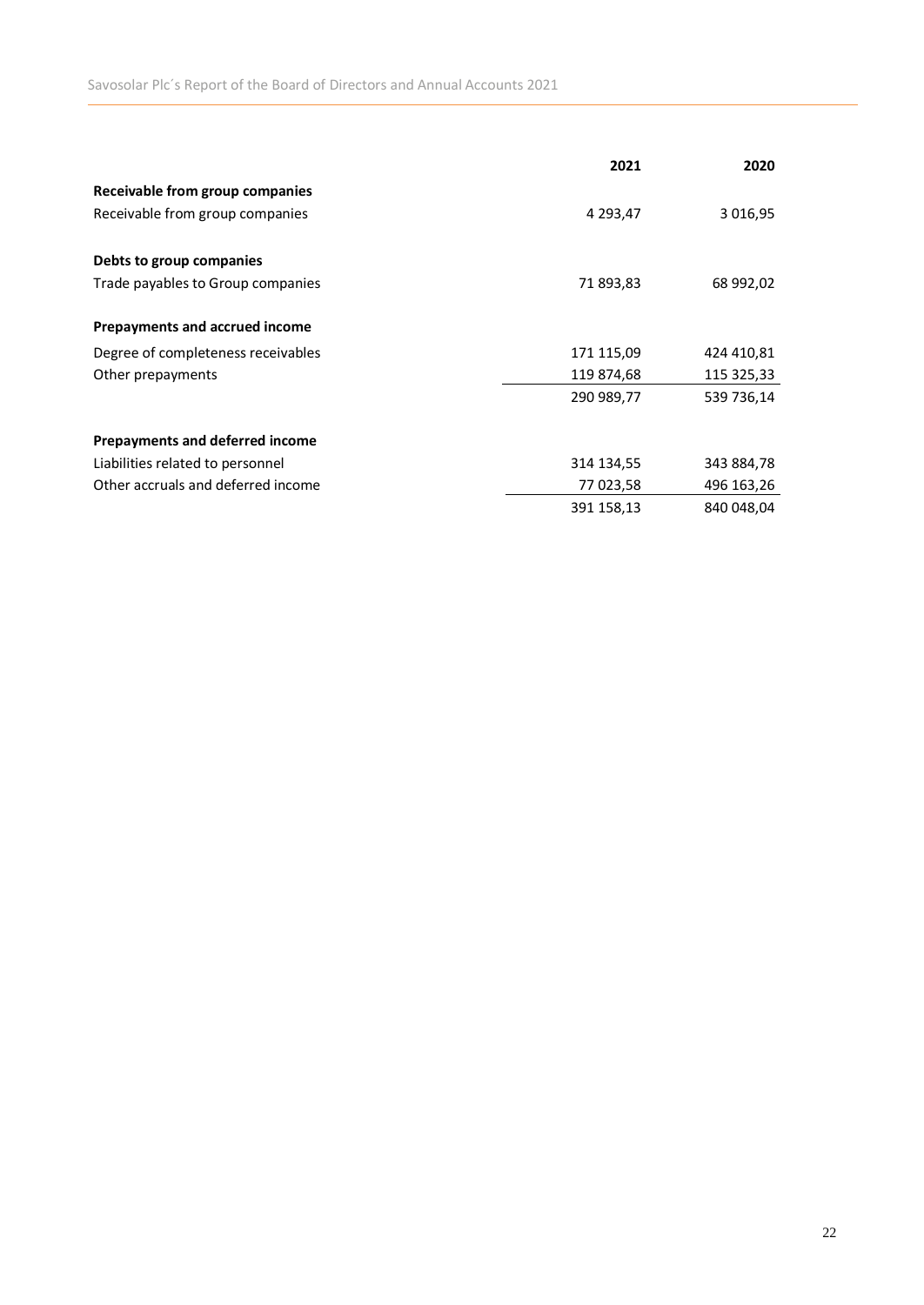| <b>Capital and reserves</b>                   | 2021           | 2020           |
|-----------------------------------------------|----------------|----------------|
| Restricted equity                             |                |                |
| Subscribed capital 1 Jan                      | 470 210,00     | 470 210,00     |
| Subscribed capital 31 Dec                     | 470 210,00     | 470 210,00     |
| Share issue 1 Jan                             | 0,00           | 1 536 714,85   |
| Increase / decrease in share issue            | 0,00           | -1 536 714,85  |
|                                               | 0,00           | 0,00           |
| Restricted equity in total                    | 470 210,00     | 470 210,00     |
| Other reserves                                |                |                |
| Invested unrestricted equity fund 1 Jan       | 44 296 176,72  | 36 715 418,15  |
| Increase in invested unrestricted equity fund | 7616863,57     | 7 580 758,57   |
| Invested unrestricted equity fund 31 Dec      | 51 913 040,29  | 44 296 176,72  |
| Retained profit / loss 1 Jan                  | -40 107 842,20 | -35 130 821,83 |
| Retained profit / loss 31 Dec                 | -40 107 842,20 | -35 130 821,83 |
| Profit / loss for the financial year          | -5 772 019,07  | -4 977 020,37  |
| Unrestricted equity in total                  | 6 033 179,02   | 4 188 334,52   |
| Capital and reserves in total 31 Dec          | 6 503 389,02   | 4 658 544,52   |
| <b>Distributable funds</b>                    | 2021           | 2020           |
| Invested unrestricted equity fund             | 51 913 040,29  | 44 296 176,72  |
| Retained profit / loss                        | -40 107 842,20 | -35 130 821,83 |
| Loss for financial year                       | -5 772 019,07  | -4 977 020,37  |
| Activated development costs                   | -431 094,62    | -611 150,07    |
| Distributable funds 31 Dec                    | 5 602 084,40   | 3 577 184,45   |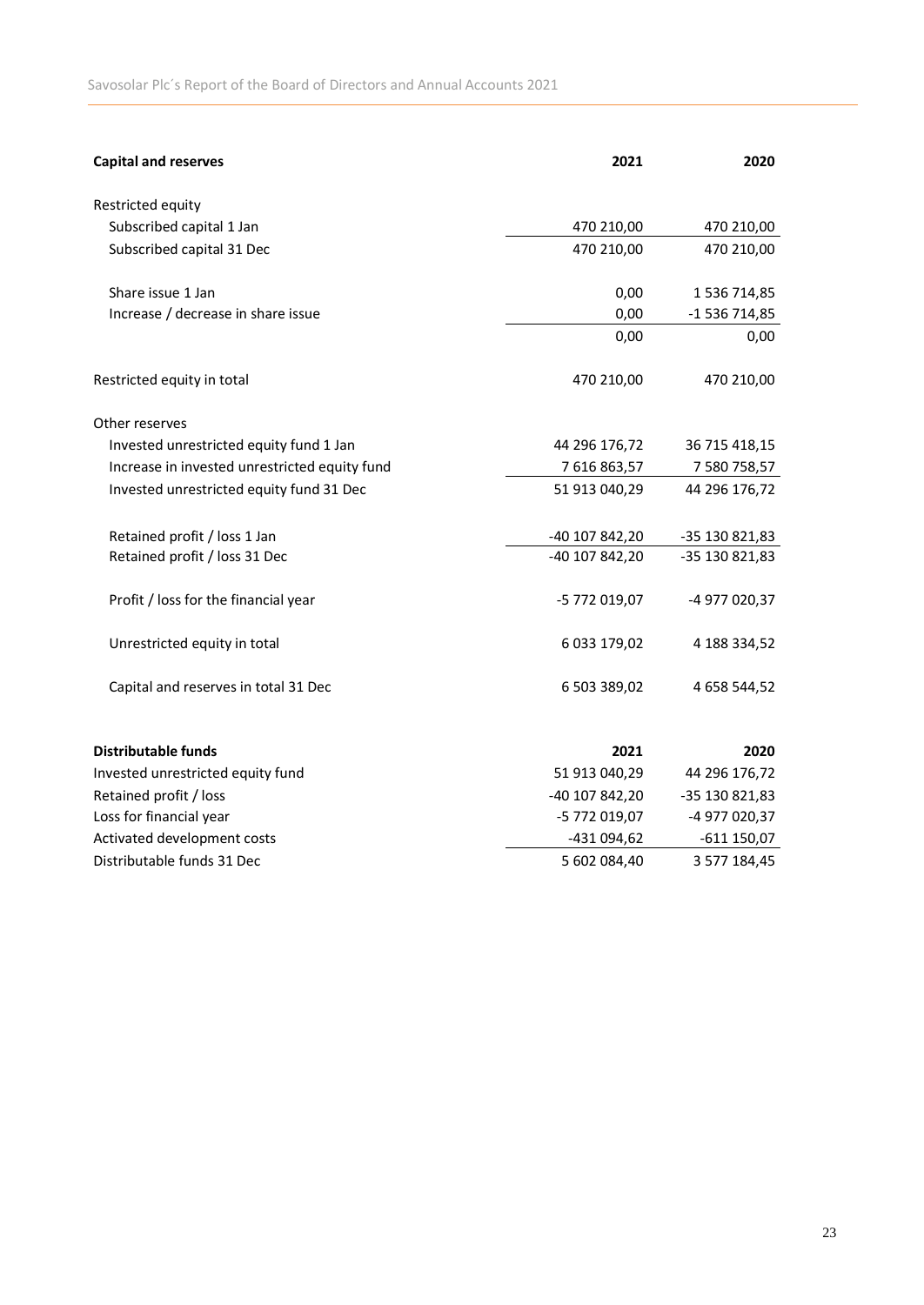| <b>Guarantees and contingent liabilities</b>                                           | 2021          | 2020          |  |  |  |
|----------------------------------------------------------------------------------------|---------------|---------------|--|--|--|
| Loans and bank guarantees with business mortgage as collateral and value of collateral |               |               |  |  |  |
| Bank guarantees with business mortgage as collateral                                   | 1 200 000,00  | 1 600 000,00  |  |  |  |
| Bank accounts pledged as collaterals                                                   | 244 701,62    | 526 466,63    |  |  |  |
| Collaterals given for warranty period and for deliveries                               | 724 635,92    | 926 560,98    |  |  |  |
| <b>Collaterals for rent</b>                                                            | 2 3 9 2 , 9 8 | 2 3 9 2 , 9 8 |  |  |  |
| Other given collaterals                                                                | 8 0 2 6 , 9 5 | 2 410,76      |  |  |  |
| Leasing liabilities                                                                    | 37 881,22     | 0,00          |  |  |  |
| <b>Rent liabilities</b>                                                                | 84 195,39     | 77 926,71     |  |  |  |

#### **Structural and Financial arrangements**

The company has had share issues during the financial period: in March and September new shares were subscribed for with warrants based on rights issue 1 June-17 June. In addition to this rights issue was carried out in autumn. Further information on share issues is given in the report of the Board of Directors.

| <b>Shares of the Company</b><br>Shares (1 vote/share), pcs | 2021<br>165 187 636 | 2020<br>62 941 992 |
|------------------------------------------------------------|---------------------|--------------------|
| <b>Capital loans</b>                                       | 2021                | 2020               |
| Capital loans 1 Jan                                        | 230 661,65          | 912 298,64         |
| Decrease 1 Jan - 31 Dec                                    | $-230661,65$        | -681 636,99        |
| Capital loans 31 Dec                                       | 0,00                | 230 661,65         |

The company has paid rest of the capital loan: EUR 150.308,67 from the Bank Suur-Savon Osuuspankki. The interest on the capital loan (2021: EUR 1.013,15, 2020: EUR 19.066,34) is reported as interest expenses on the income statement.

The company has paid rest of the capital loan: EUR 80.352,98 from Finnvera Oyj. The interest on the capital loan (2021: EUR 7.273,60, 2020: EUR 5.248,26) is reported as interest expenses on the income statement.

### **Holdings in other companies**

| Name and domicile             | <b>Holding</b> | Eauity    | Profit/loss for the year |
|-------------------------------|----------------|-----------|--------------------------|
| Savosolar Aps, Denmark        | 100.00 %       | 49 400.25 | 8 659.67                 |
| Savosolar GmbH, Germany       | 100.00%        | 46 827.29 | 4 286.84                 |
| Savolaser Oy, Mikkeli Finland | 55.00 %        | -3 199,63 | -1 153,28                |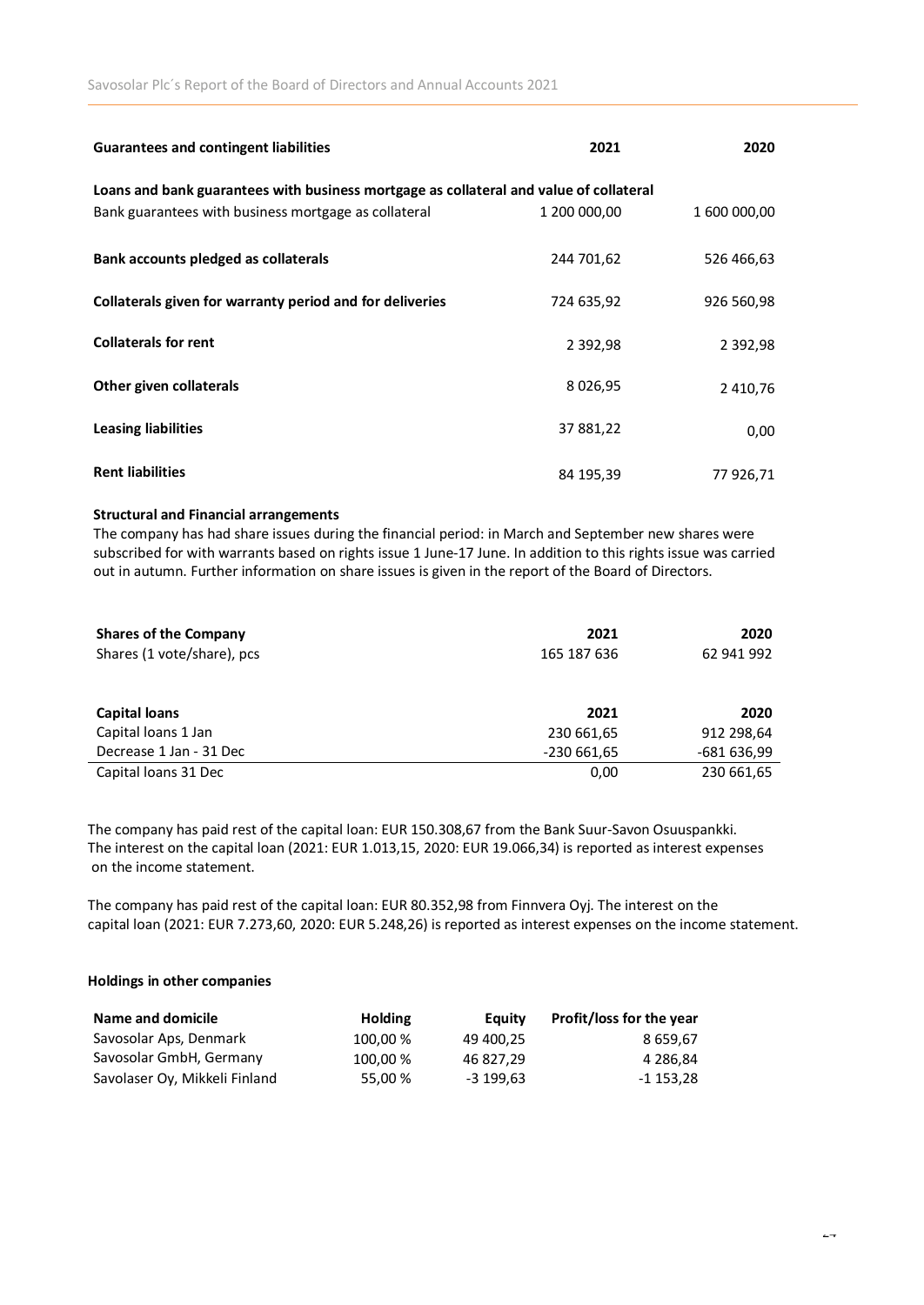### **General risks and uncertainty factors concerning operations**

The most significant risks involved in Savosolar's business are the ability to win new projects to achieve growth in line with the strategy, the sufficiency of the necessary working capital, and the ability to increase the efficiency of operations so as to turn the operations profitable.

War in Ukraine has increased the uncertainty of supply chain and price level of materials and components following the Covid-19-pandemic. Savosolar does not directly use materials or components of Russian or Ukrainian origin. However, the war may increase prices and prolong delivery times. If continued for a long time, this may slow down Savosolar´s growth of business and improvement of profitability. On the other hand, the higher energy prices, and reducing the use of Russian fossil fuels are seen to have a positive impact on the demand on renewable energy thus fostering also Savosolar´s business development.

The company's Board of Directors monitors the development of the company's profitability and cash flow actively and, together with the company's management, seeks the best solutions to develop the company towards profitable longterm business. The Board of Directors continuously considers the sufficiency of financing as an important part of the company's growth strategy. Considering the outlook for the industry, the Board is confident that the company will be able to raise the necessary equity and debt capital to achieve the growth and profitability in line with its strategy.

However, it cannot be guaranteed that the volume and profitability of the company's business will grow sufficiently and that the company can gain enough supplementary finance just on time and with terms and conditions that are favourable enough for the present shareholders. In case the company does not succeed in generating growth and improving its profitability and/or raising additional financing to meet the needs of business, the company may be forced to postpone, cut back or terminate operations.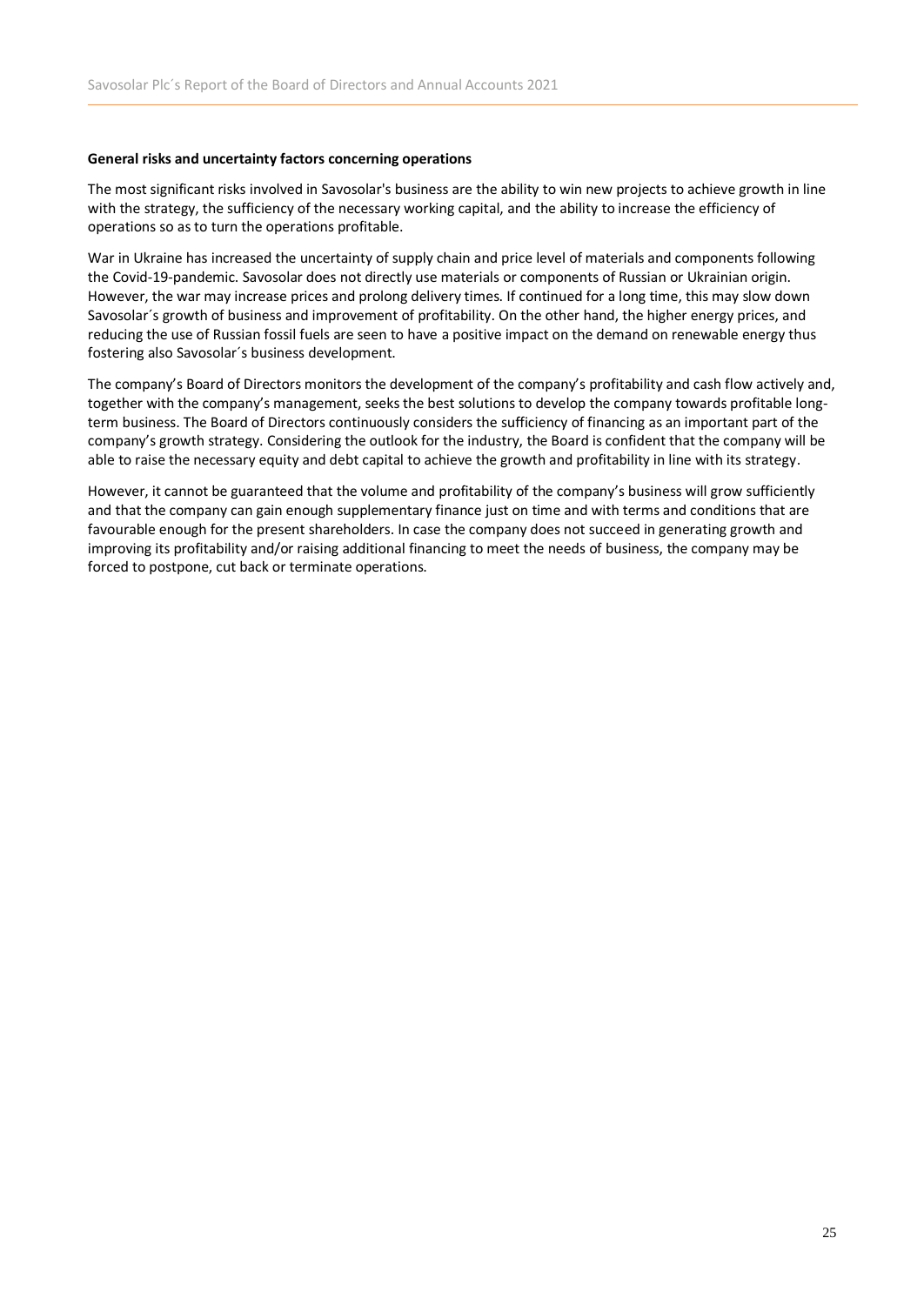Board of Directors' proposal to the Annual General Meeting on the use of loss and the distribution of **dividends**

The loss for the financial year is EUR -5.772.019,07. The Board of Directors proposes to the Annual General Meeting that the loss for the financial year be carried over to retained earnings and losses account and that no dividend be paid.

### **SIGNATURES TO THE FINANCIAL STATEMENTS**

Mikkeli 1<sup>st</sup> April 2022

Auranne Eero Varjotie Jari Chairman of the Board **Managing director** Managing director

Aminoff Feodor Virtanen Ari Member of the Board **Member of the Board** Member of the Board

Lemström Mikael Member of the Board

### **AUDITOR'S NOTE**

An auditor's report based on the audit performed has been issued today.

Mikkeli 1<sup>st</sup> April 2022

Tilintarkastus Inkeröinen & Himanen Oy Authorized Public Accountants

\_\_\_\_\_\_\_\_\_\_\_\_\_\_\_\_\_\_\_\_\_\_\_\_\_\_\_

Juho Himanen APA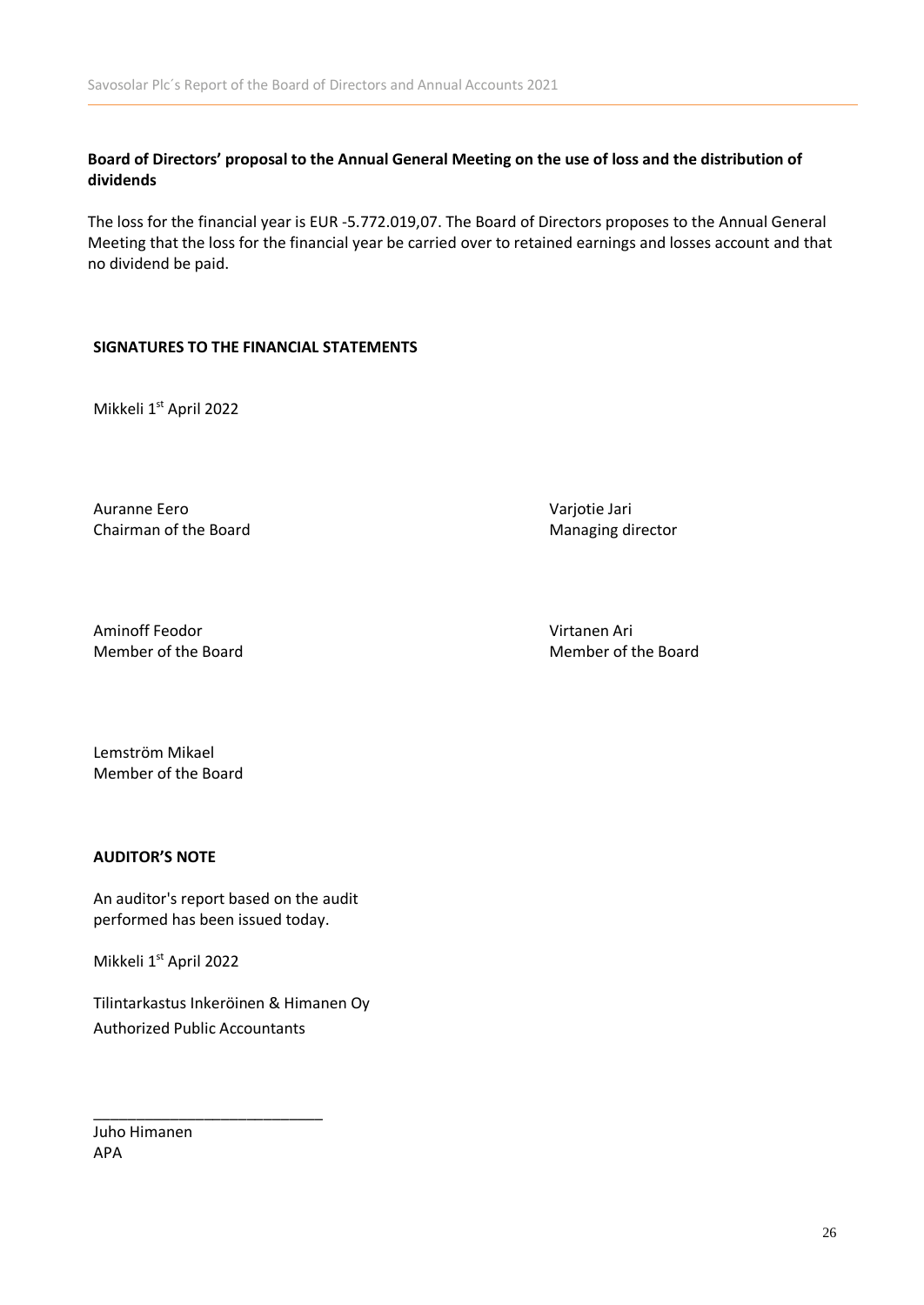# *Auditor´s Report (Translation of the Finnish Original)*

To the Annual General Meeting of Savosolar Oyj

# *Report on the Audit of the Financial Statements*

### *Opinion*

We have audited the financial statements of Savosolar Oyj (business identity code 2309682-6) for the year ended 31 December 2021. The financial statements comprise the balance sheet, income statement, cash flow statement and notes.

In our opinion, the financial statements give a true and fair view of the company's financial performance and financial position in accordance with the laws and regulations governing the preparation of financial statements in Finland and comply with statutory requirements.

### *Basis for Opinion*

We conducted our audit in accordance with good auditing practice in Finland. Our responsibilities under good auditing practice are further described in the Auditor's Responsibilities for the Audit of Financial Statements section of our report. We are independent of the company in accordance with the ethical requirements that are applicable in Finland and are relevant to our audit, and we have fulfilled our other ethical responsibilities in accordance with these requirements. We believe that the audit evidence we have obtained is sufficient and appropriate to provide a basis for our opinion.

### *Material Uncertainty Related to Going Concern*

We draw attention to the notes in the financial statements and the report of the board of directors, section "General risks and uncertainty factors concerning operations", according to which, if the Company fails to achieve growth and improve profitability and / or obtain additional funding as the business requires, the Company may be required to delay, reduce, or discontinue its operations. These conditions indicate that a material uncertainty exists which may cast significant doubt on the Company´s ability to continue as a going concern. Our opinion is not modified in respect of this matter.

### *Responsibilities of the Board of Directors and the Managing Director for the Financial Statements*

The Board of Directors and the Managing Director are responsible for the preparation of financial statements that give a true and fair view in accordance with the laws and regulations governing the preparation of financial statements in Finland and comply with statutory requirements. The Board of Directors and the Managing Director are also responsible for such internal control as they determine is necessary to enable the preparation of financial statements that are free from material misstatement, whether due to fraud or error.

In preparing the financial statements, the Board of Directors and the Managing Director are responsible for assessing the company's ability to continue as going concern, disclosing, as applicable, matters relating to going concern and using the going concern basis of accounting. The financial statements are prepared using the going concern basis of accounting unless there is an intention to liquidate the company or cease operations, or there is no other realistic alternative but to do so.

### *Auditor's Responsibilities for the Audit of Financial Statements*

Our objectives are to obtain reasonable assurance on whether the financial statements as a whole are free from material misstatement, whether due to fraud or error, and to issue an auditor's report that includes our opinion. Reasonable assurance is a high level of assurance, but is not a guarantee that an audit conducted in accordance with good auditing practice will always detect a material misstatement when it exists. Misstatements can arise from fraud or error and are considered material if, individually or in aggregate, they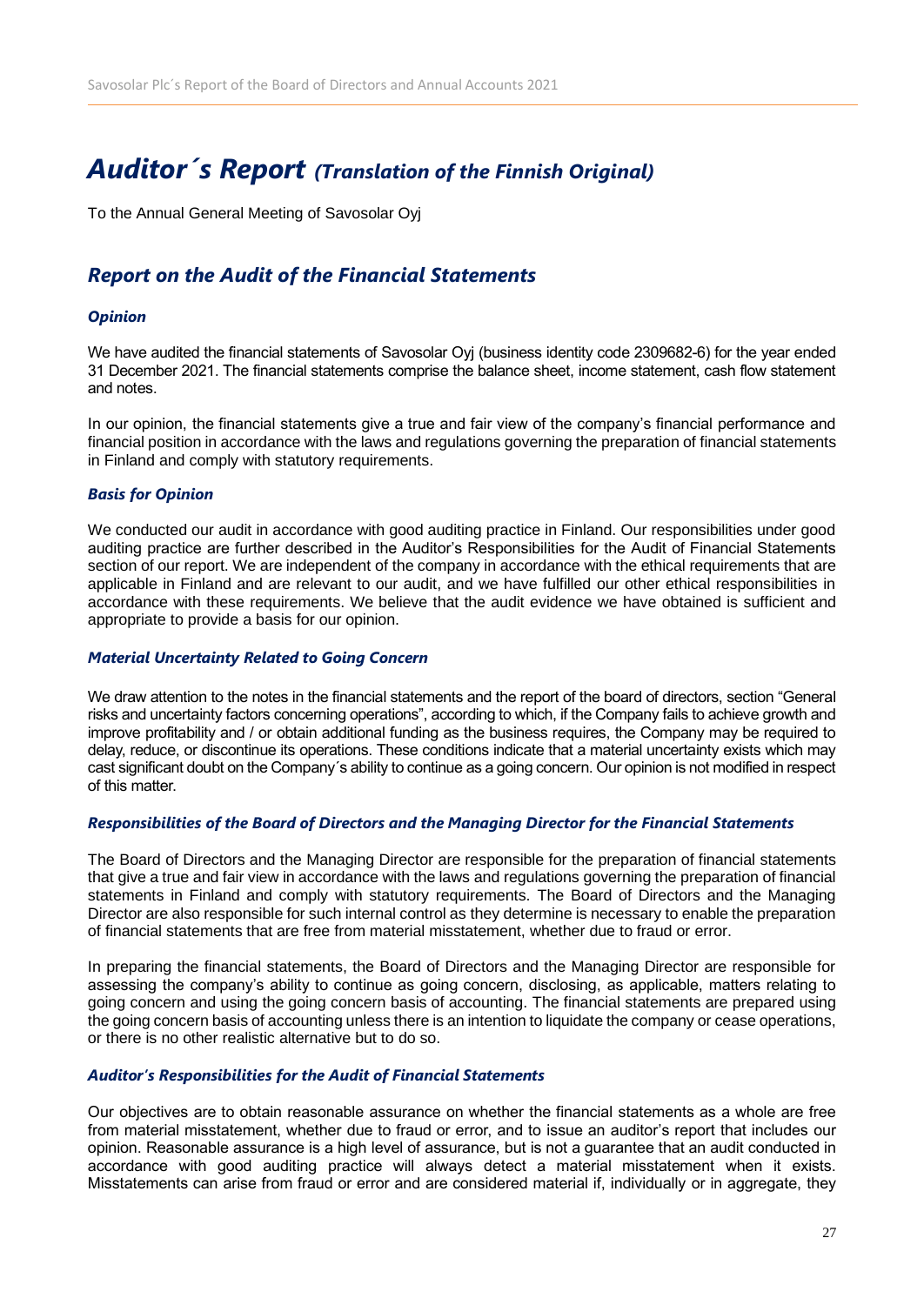could reasonably be expected to influence the economic decisions of users taken on the basis of the financial statements.

As part of an audit in accordance with good auditing practice, we exercise professional judgement and maintain professional skepticism throughout the audit. We also:

• Identify and assess the risks of material misstatement of the financial statements, whether due to fraud or error, design and perform audit procedures responsive to those risks, and obtain audit evidence that is sufficient and appropriate to provide a basis for our opinion. The risk of not detecting a material

misstatement resulting from fraud is higher than for one resulting from error, as fraud may involve collusion, forgery, intentional omissions, misrepresentations, or the override of internal control.

- Obtain an understanding of internal control relevant to the audit in order to design audit procedures that are appropriate in the circumstances, but not for the purpose of expressing an opinion on the effectiveness of the company's internal control.
- Evaluate the appropriateness of accounting policies used and the reasonableness of accounting estimates and related disclosures made by management.
- Conclude on the appropriateness of the Board of Directors' and the Managing Director's use of the going concern basis of accounting and based on the audit evidence obtained, whether a material uncertainty exists related to events or conditions that may cast significant doubt on the company's ability to continue as a going concern. If we conclude that a material uncertainty exists, we are required to draw attention in our auditor's report to the related disclosures in the financial statements or, if such disclosures are inadequate, to modify our opinion. Our conclusions are based on the audit evidence obtained up to the date of our auditor's report. However, future events or conditions may cause the company to cease to continue as a going concern.
- Evaluate the overall presentation, structure and content of the financial statements, including the disclosures, and whether the financial statements represent the underlying transactions and events so that the financial statements give a true and fair view.

We communicate with those charged with governance regarding, among other matters, the planned scope and timing of the audit and significant audit findings, including any significant deficiencies in internal control that we identify during our audit.

## *Other Reporting Requirements*

### *Other Information*

The Board of Directors and the Managing Director are responsible for the other information. The other information comprises the report of the Board of Directors. Our opinion on the financial statements does not cover the other information.

In connection with our audit of the financial statements, our responsibility is to read the other information and, in doing so, consider whether the other information is materially inconsistent with the financial statements or our knowledge obtained in the audit, or otherwise appears to be materially misstated. Our responsibility also includes considering whether the report of the Board of Directors has been prepared in accordance with the applicable laws and regulations.